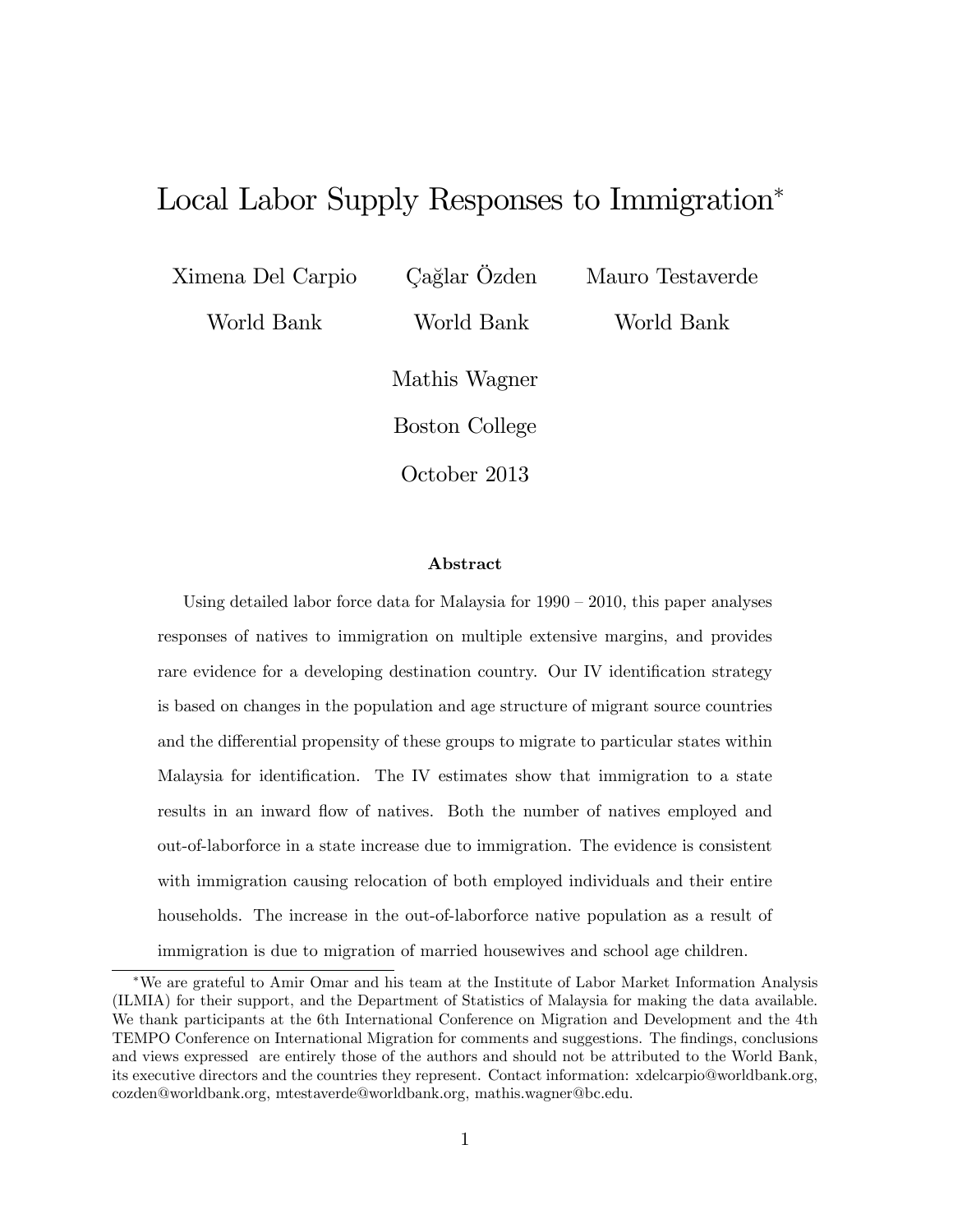### 1 Introduction

Labor market behavior of natives in response to immigration is central to an understanding of the impact and associated welfare consequences of international labor mobility. Potential adjustment mechanisms are numerous, but the primary focus of the literature has been on how immigration impacts relative wages in the local labor markets as well as the resulting inflows and outflows of natives (Card, 2009; Borjas 2013). This paper extends the analysis to consider a number of extensive margins along which native labor supply adjusts to immigration shocks, using detailed labor force survey data from Malaysia. We decompose the total causal effect of immigration into changes in the population of a local area, the propensity of those individuals to enter the labor force, or choose alternatives, such as continue with their education, retire or work in household activities. Our results show there is adjustment on all of these dimensions, highlighting the value of a comprehensive analysis.

The paper contributes to growing literature on endogenous native worker (and firm) responses to immigration. The link between arrival of foreign migrants and internal mobility of native workers across geographic areas or sectors has been extensively studied, primarily using U.S. data. Early work by Filer (1992), Frey (1995), and White and Liang (1998) Önd evidence that immigration into a locality results in outward migration of natives to other areas. Subsequent work by Wright, Ellis and Reibel (1998), Card and DiNardo (2000), Card (2001), and Kritz and Gurak (2001) found the magnitude of these flows to be small, following the influential work by Altonji and Card (1991). On the other hand, Borjas (2006) finds evidence consistent with substantial native responses to immigration. Card and Lewis (2007) Önd little evidence of such responses looking at changes in industry composition, a finding supported by Gonzalez and Ortega (2011) using Spanish data and Dustmann and Glitz (2012) using German data. Shifting their focus to labor market responses of women, Cortes and Pan (2011) and Cortes and Tessada (2011) find increased hours worked and employment in Hong Kong and the U.S. respectively. Bor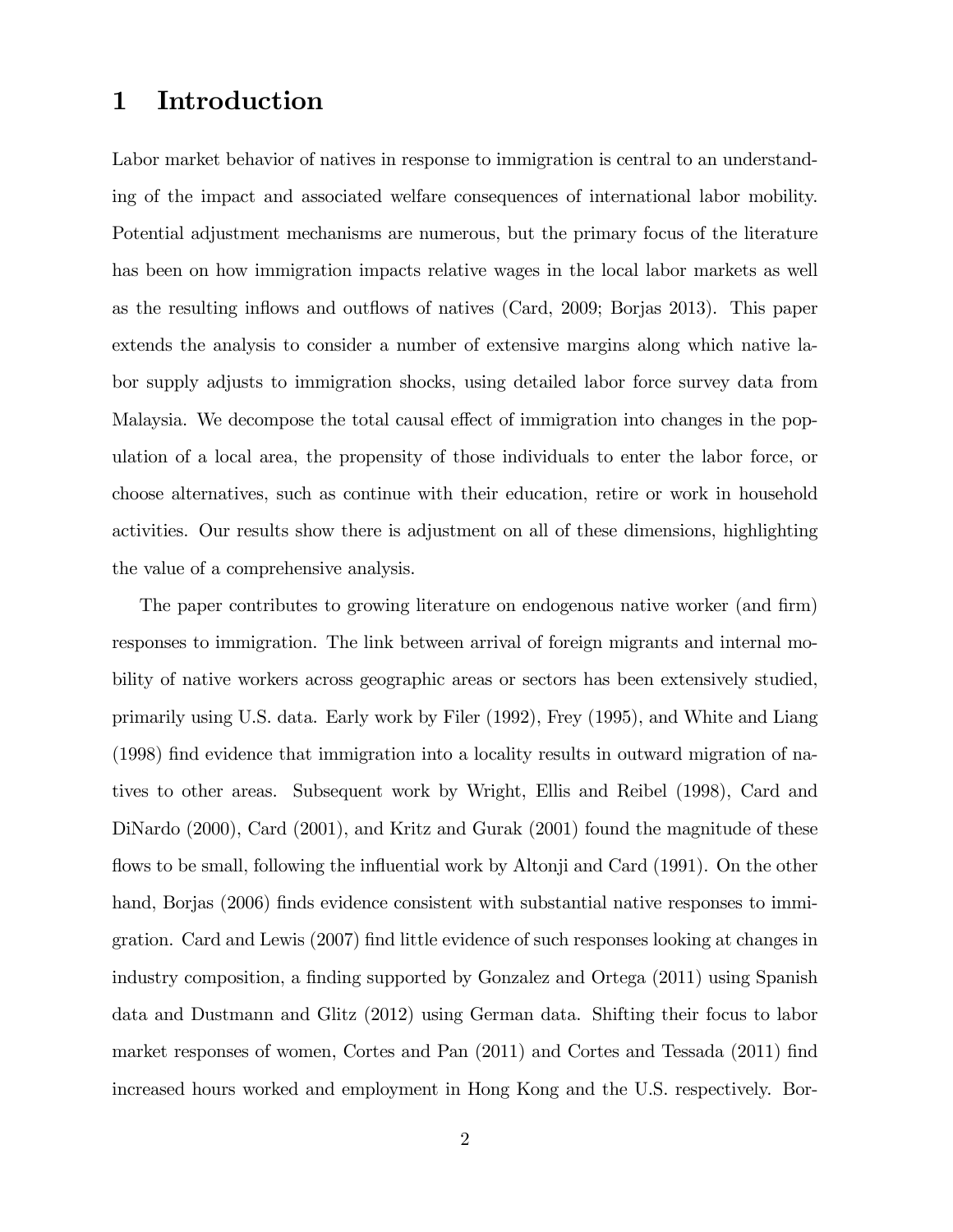jas, Grogger and Hanson (2010) Önd declining employment and rising incarceration rates African-American men. Plausible adjustment mechanisms to immigration are numerous and recent important work by Lewis (2011, 2013) has looked at changes in technology, Peri and Sparber (2009) and Ottaviano, Peri and Wright (2012) at changes in native task specialization. We consider a broader set of native extensive margin responses to immigration than previous work (full-time and part-time employment, unemployment, or occupied outside the labor force as a student, housewife or retiree), providing new insights into how natives adapt to immigration shocks.<sup>1</sup>

The other important contribution of the paper is to help address a pronounced imbalance in the literature where existing evidence is nearly exclusively for OECD destinations,<sup>2</sup> even though almost half of global immigration takes place between developing countries (Artuc et al., 2013). We use detailed data from the Malaysian Labor Force Survey (LFS) for the years 1990 to 2010 for the analysis. Over the past twenty years, Malaysia has experienced a rapid increase in the share of immigrants in the working-age population, going from 3.2 percent in 1990 to 10.4 percent in 2010 according to the LFS data. Immigrants are primarily from Indonesia (55 percent) and the Philippines (20 percent) with the remainder coming from other East and South Asian countries. South-South migration is likely to become more important as diverging demographic patterns and increasing regional economic integration are leading to increased migration flows in many parts of the developing world. The paper contributes to the overall migration and labor markets literature by presenting rare evidence from a developing country that is also a prominent destination for migrants.

We identify the impact of immigration on a number of native labor market outcomes using the variation in the inflow of immigrants across states and over time in Malaysia. In order to deal with the endogeneity of immigration flows, we instrument for these using

<sup>&</sup>lt;sup>1</sup>The available data does not allow us to identify effects on technological change or task specialization.

<sup>2</sup>Exceptions are Gindling (2009) for Nicaragua and Facchini, Mayda and Medola (2013) for South Africa; both papers focus on employment and wages of natives.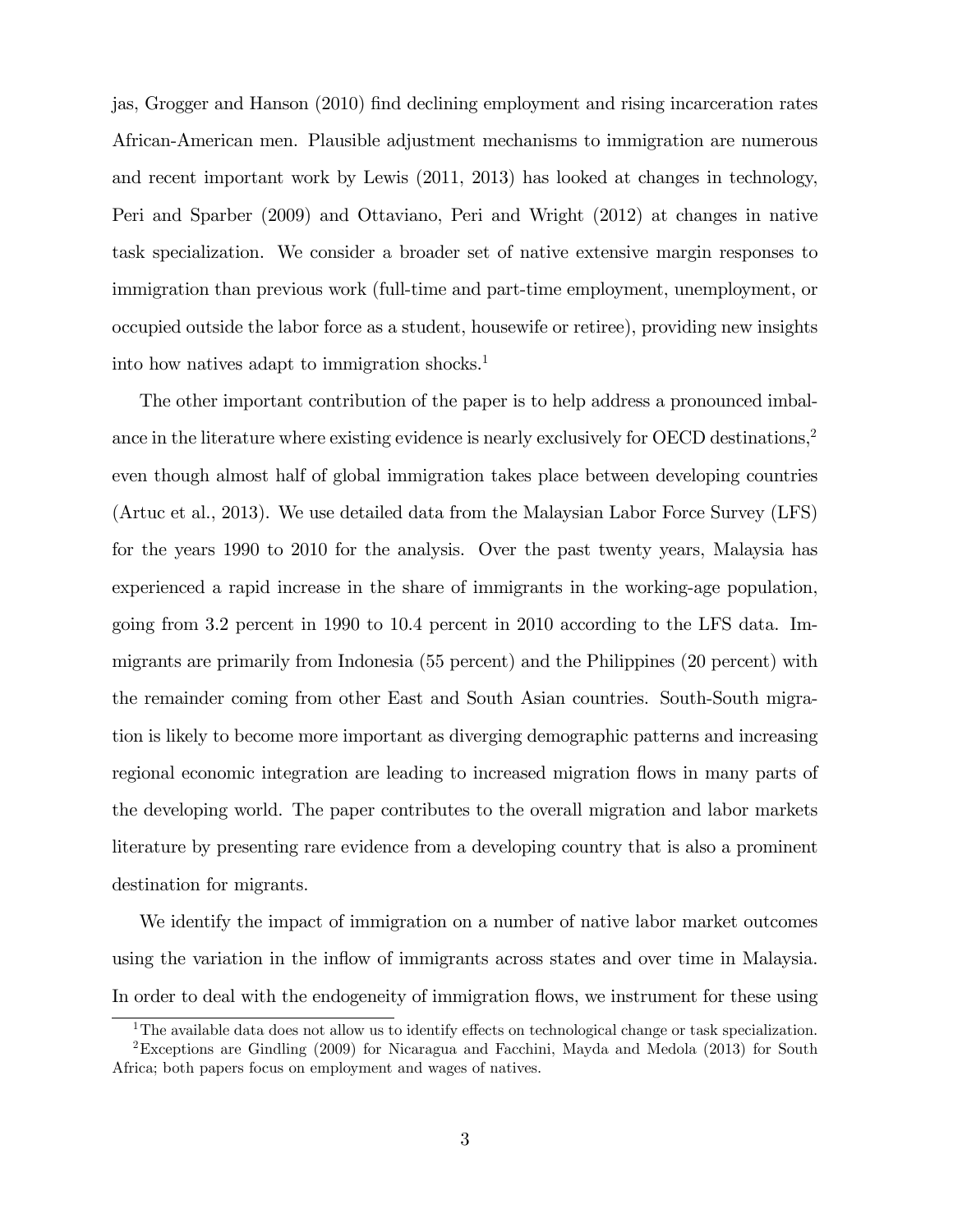changes in the size and age structure of the populations in migrant source countries and the differential propensity of these groups to migrate to particular states. The instruments rely both on cross-sectional and time-series variation, combining the insights of Hanson and McIntosh (2010) with the typical Altonji-Card (1991) instrument that is used extensively in the literature. This structure allows us to include state-specific linear time trends to control for unobserved local labor market specific long-term demand trends.

We find that immigration into states in Malaysia causes large inflows of natives into that state as well. The surprising fact is that we observe an increase in the numbers of both the employed and out-of-labor force people. For every 10 immigrants into a state, there is an additional inflow of 8.2 working-age natives, two-thirds of who are in and one-third of who are out of the labor force. We find that the increase in the number of the out of the labor force people is concentrated in the housewife and student categories, with no effect on other categories such as retirees. Thus, our results are consistent with immigration causing an increase in the demand for native labor which induces both employed individuals and their families to migrate across states. The labor force participation rates of women are low (under 50 percent) and families also bring their children, which explains the rise in the number of housewives and students in a state as a response to immigration. In other words, immigration does not only change the distribution of employment and output across states, but has much larger social ramiÖcations as entire families are induced to move. We find that these effects are concentrated among middle and lower-skilled Malaysians, while those with some tertiary education (vocational or university) remain largely unaffected.

The remainder of this paper is structured as follows. Section 2 describes the data and provides background information on Malaysia. Our empirical strategy and instrument are outlined in Section 3. Section 4 describes our results, and Section 5 concludes.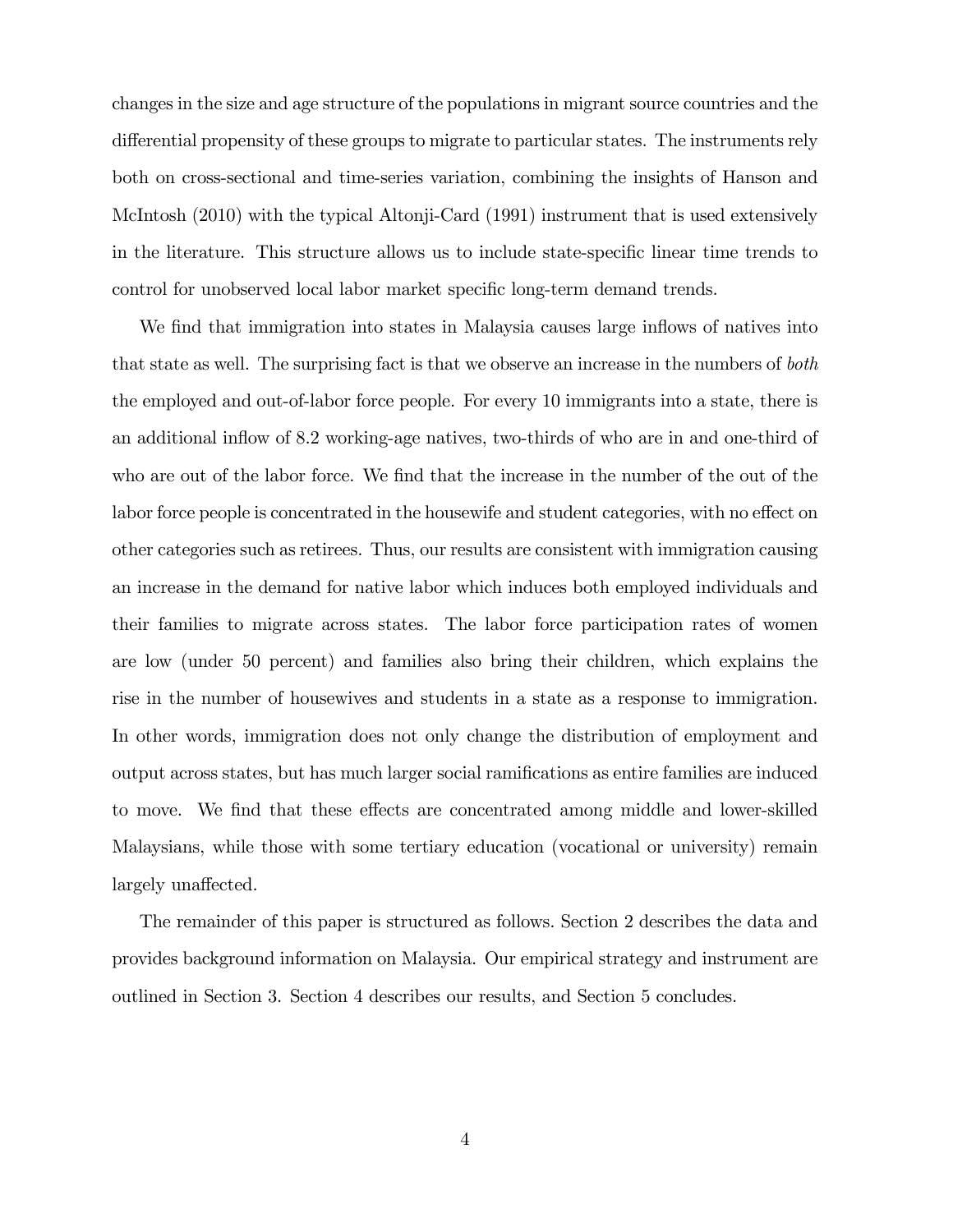### 2 Data and Background

The Labour Force Survey (LFS) of Malaysia provides annual detailed data on various characteristics of the overall population and the structure of employment at the individual level. The sample includes both Malaysians and the migrants whether they are in the labor force, retired, in school or listed as non-wage household workers. The main survey is conducted monthly by the Department of Statistics of Malaysia and data are available for the years 1990 to 2010, with the exceptions of 1991 and 1994 when the survey was not conducted and 2008 where the survey weights were not available. The main survey samples, on average, around 1 percent of the population.

The LFS records the state people live in and our main unit of analysis is one of the 15 states of Malaysia in a particular year.<sup>3</sup> One of the key variables is an individual's labor market status: employed, unemployed or out of labor force. There is detailed information on the reasons why a person remains out of the labor force which we divide into four main categories: student, housewife, retired and all other reasons. For those employed, we are able to distinguish between full-time and part-time employment.<sup>4</sup> We also have information on an individualís age, gender, marital status. We aggregate the various educational classifications into six main categories: no formal education, primary education, lower secondary education, upper secondary education (including post-secondary,  $STPM$ ), certificate / diploma (vocational training), and university degree and above.

Tables 1 and 2 present summary statistics for three years of the survey: 1992, 2001 and 2010.<sup>5</sup> Table 1 describes the characteristics of Malaysians by gender, and Table 2 compares these to those of the immigrants. This is a period of rapid economic growth for Malaysia,<sup>6</sup> and an impressive transformation of the Malaysian-born labor force's educa-

<sup>3</sup>We include Putrajaya in Selangor throughout the analysis.

<sup>&</sup>lt;sup>4</sup>The LFS does not contain detailed questions on an individual's income except for a smaller subsample for the years 2007-2010.

<sup>&</sup>lt;sup>5</sup>We choose 1992, rather than 1990, since it is the first survey conducted after the 1990 census and hence uses more accurate survey weights. 2001 is the first survey after the 2000 census.

<sup>&</sup>lt;sup>6</sup>Malaysia experienced rapid economic growth with an average annual growth rate of 6.6 percent. GDP per capita in current US dollars went from \$2,418 in 1990 to \$8,691 in 2010 (World Bank national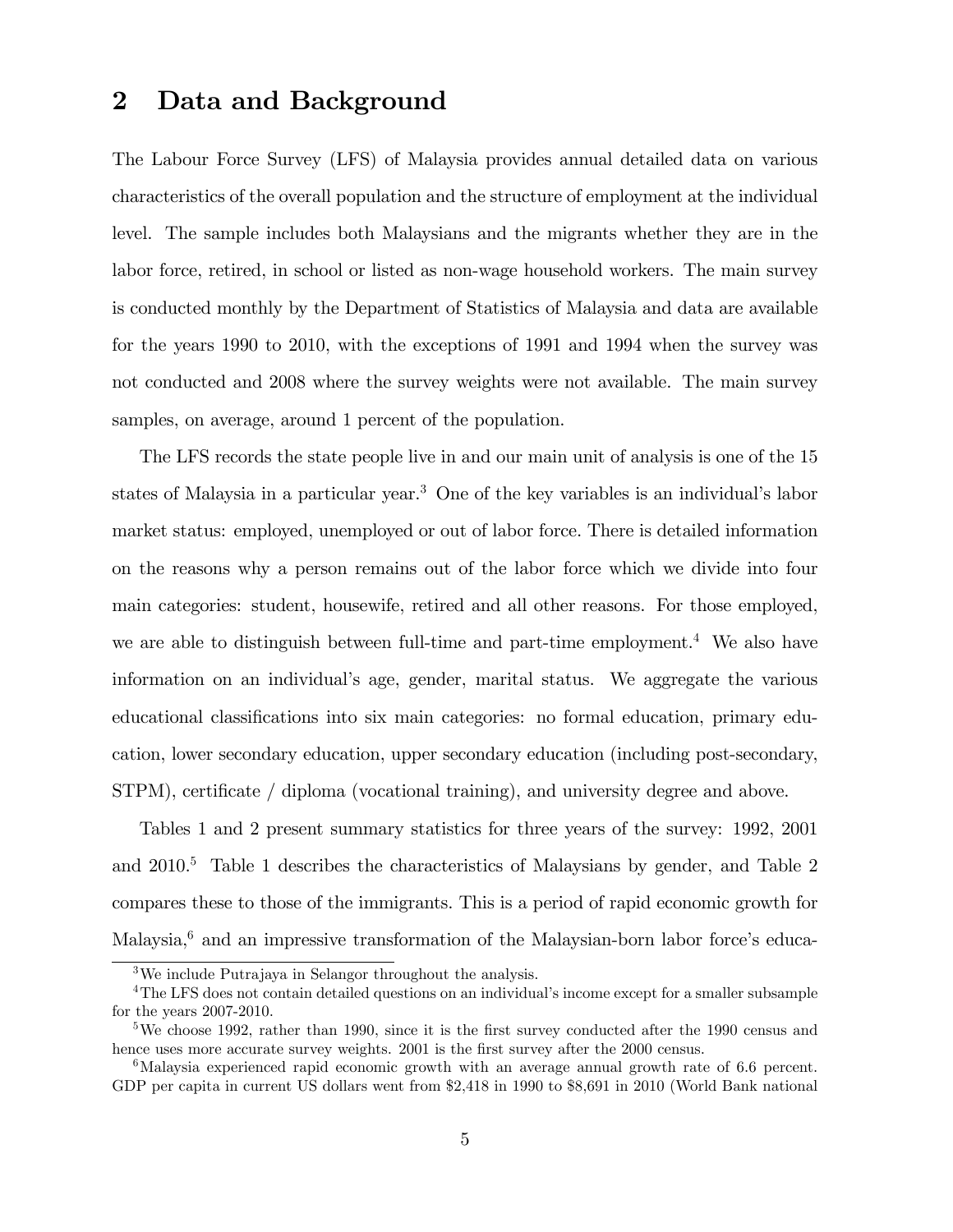tional attainment levels In 1992, 56 percent of the native labor force had primary school education or less, and only 4.5 percent had education beyond upper secondary education. By 2010, the share of the labor force with at most primary school education declined to 24 percent while 16 percent had a vocational diploma or a university degree. The transformation is most impressive among the new entrants to the labor force (ages of 20-25). As of 2010, around 80 percent of this group had obtained (at least) a high school degree.

Labor force participation rates are significantly higher for men (around 80 percent) than women (around 46 percent). However, the long term trend is downward-sloping for men but stable for women. Unemployment rates are low and stable at 3-4 percent. The share of the part-time employment has been declining over time, from 11 to 6 percent for women and 6 to 4 percent for men. The self-reported fraction of the retired has been rising rapidly over time for men, reaching 18 percent of those out of the laborforce; while it continues to be close to zero for women.<sup>7</sup>

There are two types of formally registered immigrants in Malaysia: expatriates and foreign workers.<sup>8</sup> Expatriates are highly skilled managerial, professional, and technical workers who are able to obtain long-term visas and enjoy privileges, such as the ability to bring their families, admission under different visa regimes and exemption from certain taxes. These highly-skilled or educated professionals make up only 2 percent of the total visas issued to immigrants (Del Carpio et al., 2013). The remaining 98 percent of immigrant workers only receive temporary work permits that are valid for at most a year and renewable for at most Öve years. These workers are not allowed to bring any dependents and are required to exit Malaysia upon termination of their contracts. There is almost no pathway to citizenship. Formal employment of foreign workers is regulated by quotas assigned to specific sectors, which are adjusted annually if there are

accounts data).

<sup>&</sup>lt;sup>7</sup>It is an interesting question why women do not self-report being retired; but that is an issue beyond the scope of this paper.

<sup>&</sup>lt;sup>8</sup>The material in this section draws on Del Carpio et al. (2013) who provide an extensive discussion of the Malaysian immigration system.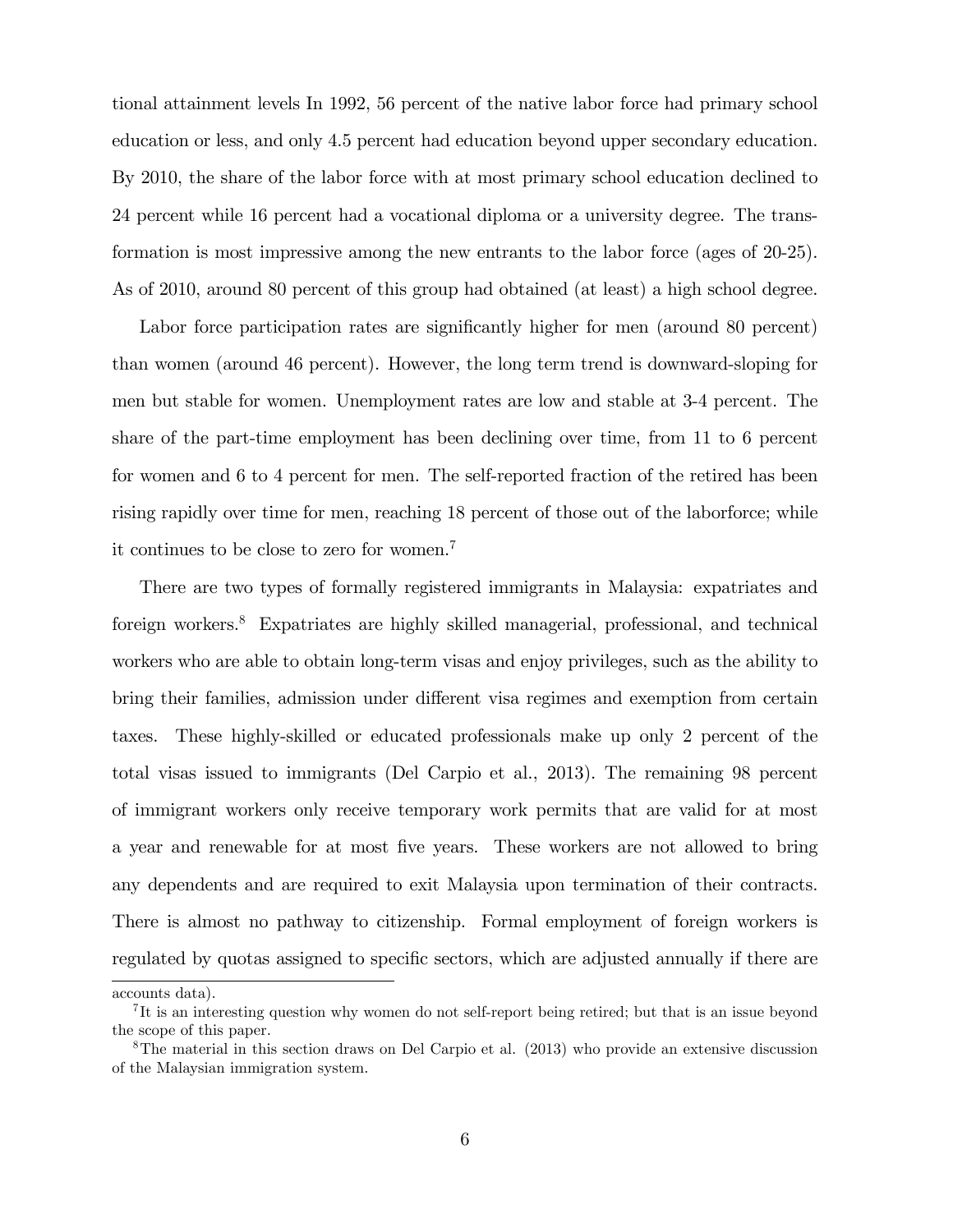extraordinary circumstances. Foreign workers are hired either directly by a company, or through a recruitment agency that handles the administrative burden of obtaining work permits in return for a fee. Such hiring costs are comparatively low by international standards, but hiring and work permit procedures can be arduous and include medical checks. In addition, annual levies (payable by the employer up until 2013) are charged for the employment of foreign workers. These levies vary by sector, and differ for Peninsula Malaysia and Sabah and Sarawak for certain sectors. They range between RM1200-1800 per year which would be around 10-15 percent of the minimum wage.

There is a substantial number of irregular or undocumented foreign workers in the labor force. Many of them may have entered Malaysia legally but overstayed their permits. Reliable estimates are not available, but a 1996/97 regularization exercise resulted in almost one million unregistered migrants being legalized. Another new program, labelled the 6P, implemented in 2011 registered over half a million undocumented foreign workers. This suggests that as many as half might be employed without proper documentation. In principle our data capture these undocumented immigrants. Moreover, as discussed below, our empirical methodology is designed to address most of the challenges arising from undocumented migration.

According to the LFS, between 1990-2010 the share of immigrants increased from 3.6 to 10.6 percent of the labor force. Immigrant workers are disproportionately employed in agriculture and unskilled labor intensive service sectors, such as, construction. Their share in manufacturing also increased rapidly during this period, while they are underrepresented in relatively skill-intensive service sectors such as health, education and public administration. Immigrants are significantly less educated than Malaysians, 86 percent have (at most) primary school education in 1992. Even though this number had fallen to 66 percent in 2010, only 19 percent had completed high school. A closer look at the LFS reveals that a large portion of these high school educated immigrant workers are also employed in low-skilled occupation categories indicating that their actual human capital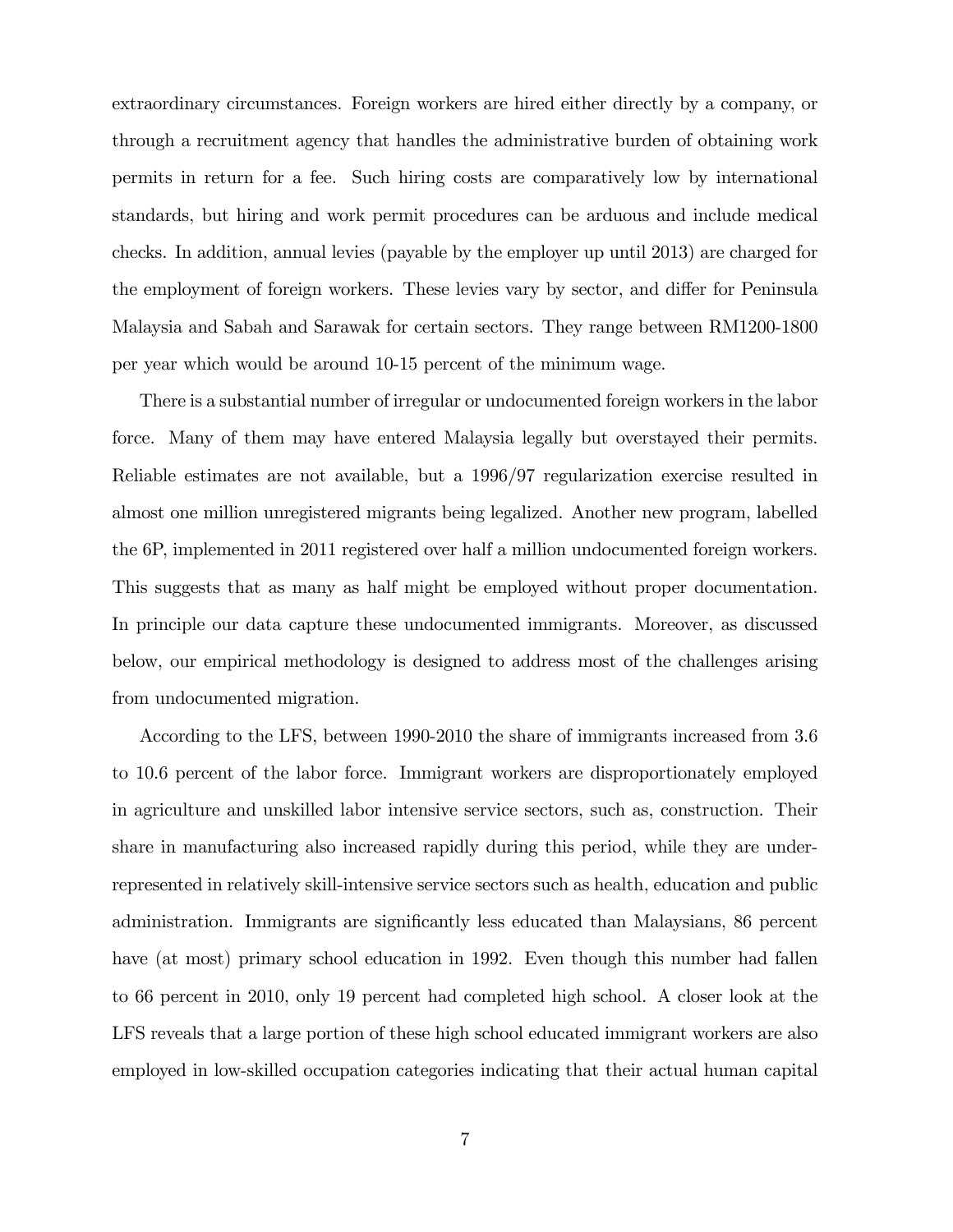is lower than Malaysian high-school graduates. Around 55 percent of all immigrants are from Indonesia, 20 percent from the Philippines and the remainder from countries such as Bangladesh, Cambodia, India, Laos, Myanmar, Sri Lanka, Thailand, and Vietnam.

# 3 Empirical Strategy

#### 3.1 Empirical Framework

The central contribution of this paper is in understanding different native responses to immigration. While the literature has focused mainly on employment, we consider a large set of extensive margin choices by natives. We decompose the employment effect into a number of important components to provide a coherent framework for empirical analysis. We denote the population in state r in year t,  $Pop_{rt}$ , as the sum of the people in the labor force,  $L_{rt}$ , and out of the labor force,  $NL_{rt}$ :

$$
Pop_{rt} = L_{rt} + NL_{rt}.\tag{1}
$$

Those in the labor force can either by employed full-time  $E_{rt}^F$ , part-time  $E_{rt}^P$ , or unemployed  $U_{rt}$ :

$$
L_{rt} = E_{rt}^F + E_{rt}^P + U_{rt}.
$$
\n(2)

Out-of-labor force individuals can be students  $S_{rt}$ , housewives  $H_{rt}$ , retired  $R_{rt}$ , or in the other reasons category,  $O_{rt}$ :

$$
NL_{rt} = S_{rt} + H_{rt} + R_{rt} + O_{rt}.
$$
\n
$$
(3)
$$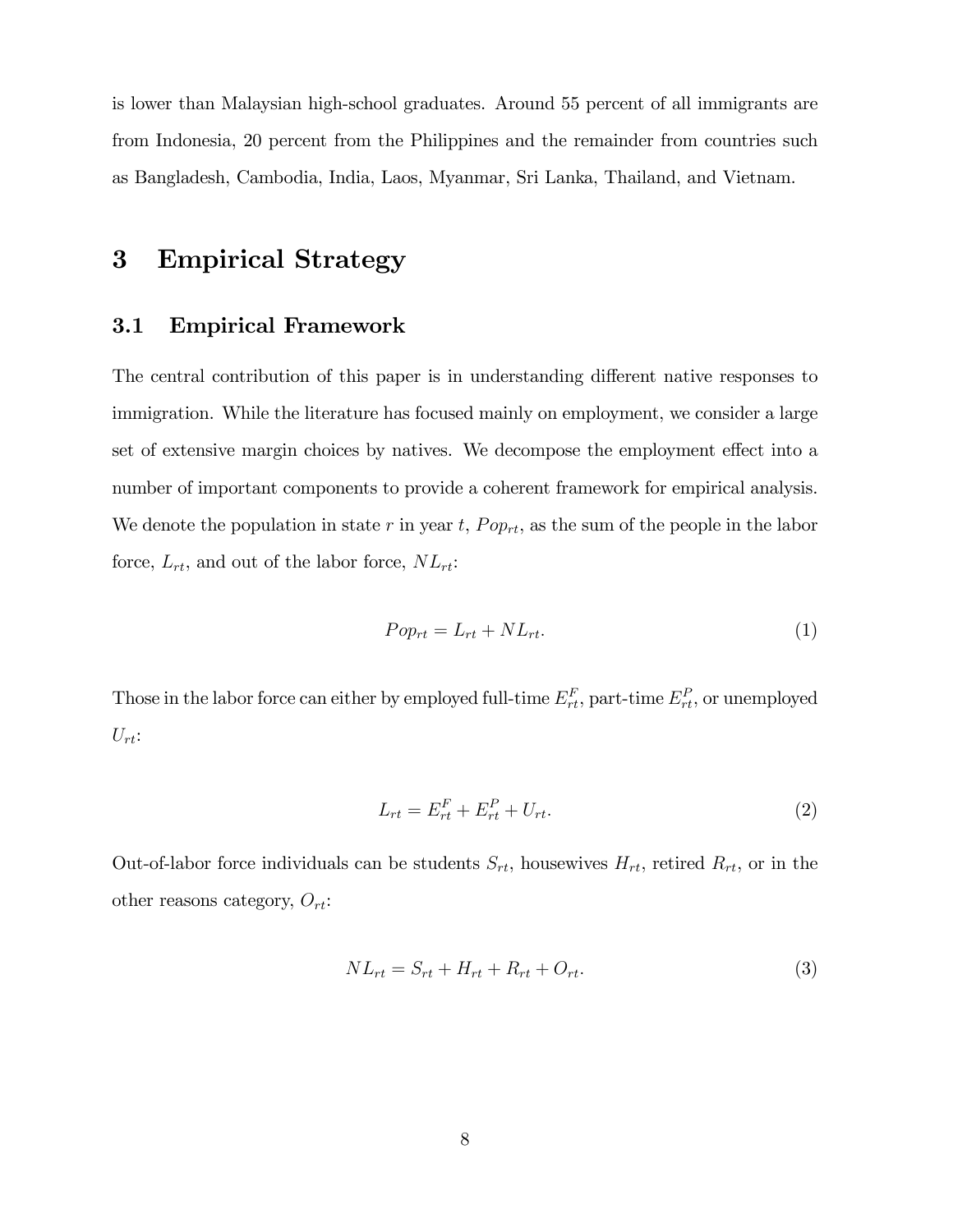The employment-population ratio,  $e_{rt}$ , is defined as

$$
e_{rt} = \frac{E_{rt}}{Pop_{rt}},
$$

where  $E_{rt} = E_{rt}^F + E_{rt}^P$ . By substituting equation (1) and rearranging, we can express total employment,  $E_{rt}$ , as the product of the employment-population ratio and the sum of the labor force and out-of-labor force populations:

$$
E_{rt} = e_{rt} \left( L_{rt} + NL_{rt} \right). \tag{4}
$$

The focus in the literature has been on the impact of immigration,  $M_{rt}$ , on the total employment level of native workers,  $E_{rt}$ . The identity above, given by equation (4), implies that the impact of immigration on employment can be decomposed into the effect of immigration on the size of the labor force, on the size of the out-of-labor force and on the employment-population ratio:

$$
\frac{dE_{rt}}{dM_{rt}} = \left(\frac{dL_{rt}}{dM_{rt}} + \frac{dNL_{rt}}{dM_{rt}}\right)e_{rt} + Pop_{rt}\frac{de_{rt}}{dM_{rt}},\tag{5}
$$

We can further decompose the impact on the labor force and out-of-labor force groups as the following, based on equations (2) and (3):

$$
\frac{dL_{rt}}{dM_{rt}} = \frac{dE_{rt}^F}{dM_{rt}} + \frac{dE_{rt}^P}{dM_{rt}} + \frac{dU_{rt}}{dM_{rt}} \tag{6}
$$

$$
\frac{dNL_{rt}}{dM_{rt}} = \frac{dS_{rt}}{dM_{rt}} + \frac{dH_{rt}}{dM_{rt}} + \frac{dR_{rt}}{dM_{rt}} + \frac{dD_{rt}}{dM_{rt}} + \frac{dO_{rt}}{dM_{rt}} \tag{7}
$$

#### 3.2 Estimating Equations

We separately estimate the derivatives in equations  $(5)$ ,  $(6)$ , and  $(7)$  in order to understand the various channels through which natives respond to immigration. Our estimating equation to identify the various outcomes of interest  $y_{rt}$  is given by: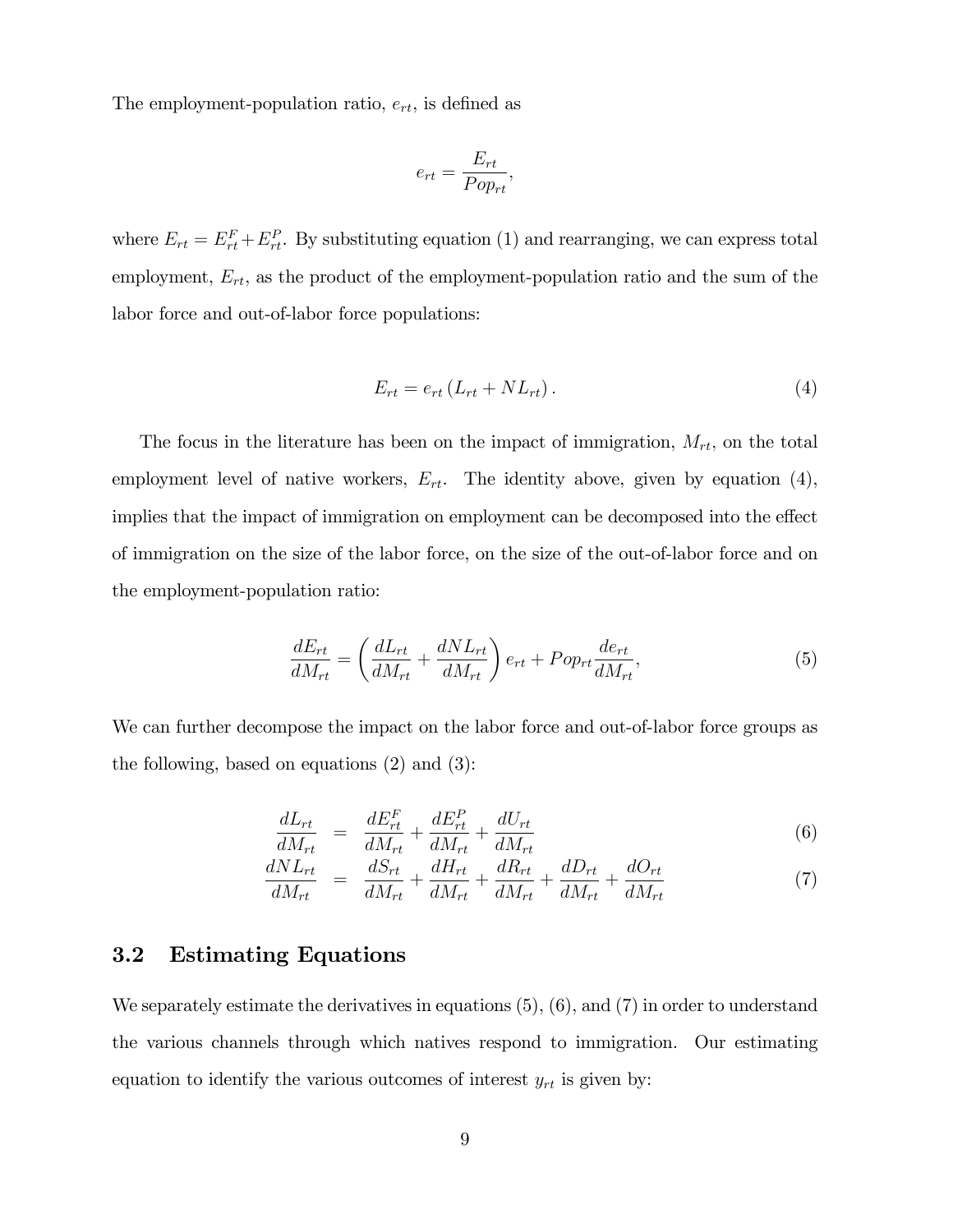$$
y_{rt} = \beta M_{rt} + \delta_r + \delta_t + \delta_r t + \varepsilon_{rt},\tag{8}
$$

where  $\delta_r$  are state fixed effects,  $\delta_t$  are year fixed effects,  $\delta_r t$  are state-specific linear time trends, and  $\varepsilon_{rt}$  is an error term. The outcomes we use as dependent variables,  $y_{rt}$ , are the native population of a state in year  $(Pop_{rt})$ , total native employment  $(E_{rt})$ , fulltime employment  $(E_{rt}^F)$  and part-time employment  $(E_{rt}^P)$ , unemployment  $(U_{rt})$ , out-oflaborforce  $(NL_{rt})$ , students  $(S_{rt})$ , housewives  $(H_{rt})$ , and retired  $(R_{rt})$ . The full-time average impact of immigration on the unemployment rate and the employment-population ratio are also derived from these estimates.

#### 3.3 Instrument

The central challenge in estimating the equations defined by  $(8)$  is the endogeneity of immigrant location decisions, which are likely to be correlated with unobserved shocks (positive or negative) to the demand for labor in a state. The likelihood of biased OLS estimates makes it important to instrument for the inflow of immigrants to a state.

Our instrumenting strategy is closely related to Ozden and Wagner (2013). A valid instrument for immigration áows needs to be uncorrelated with any demand shocks, caused by changes in technology or output prices, that may affect the demand for native or immigrant labor in a given locality at a given time. We use changes in the population and age structure of immigrant source countries over time to construct such an instrument. The source countries are Bangladesh, Cambodia, India, Laos, Myanmar, Sri Lanka, Thailand, Vietnam, and most importantly Indonesia and Philippines. Using the data from the United Nations Population Division, we calculate the number of individuals in each of 7 age-groups in each of these source countries in every year during 1990-2010.<sup>9</sup> These population numbers form the potential pool of immigrants to Malaysia, where the likelihood of migration would vary by age group, country of origin and year. This is our measure of

 $9$ The age groups are 15-19, 20-24, 25-29, 30-34, 35-39, 40-44, and 45 and above.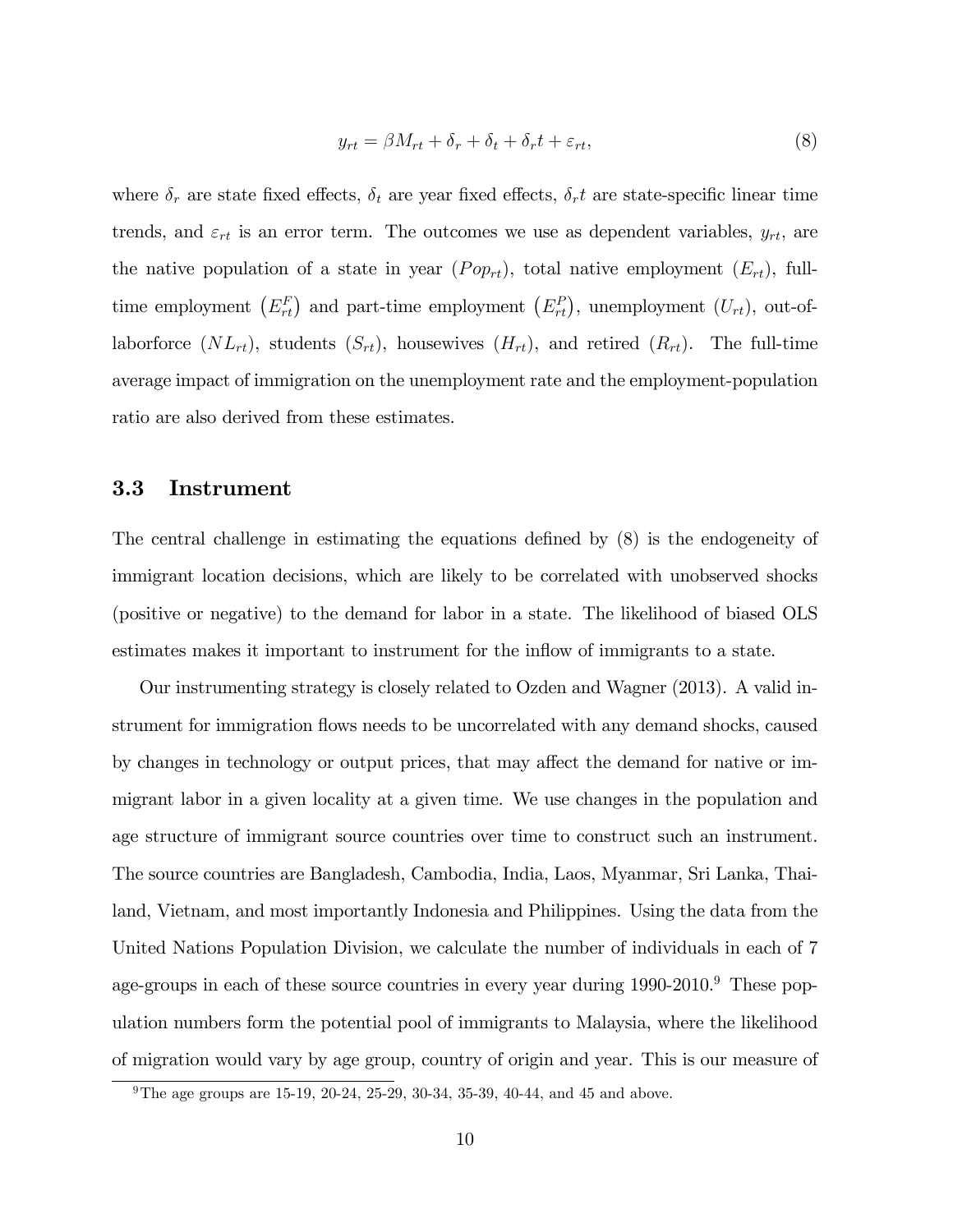the supply of immigrants  $S_t^{ac}$  to Malaysia from source country c in age-group a and year  $t<sup>10</sup>$  Since data on immigrants' nationality are grouped into Indonesians, Filipinos and the rest of the world, we add our measure of the supply of immigrants for all other countries into a single category, such that effectively we have three source countries: Indonesia, the Philippines, and Other.

What remains to be determined is the distribution across states within Malaysia in which the immigrants choose to work. In order to construct this variable, we calculate the average probability of individuals from a source country and age group to be employed in a certain state

$$
\lambda_r^{ac} = \frac{\frac{1}{T} \sum_{t=1990}^{2010} M_{rt}^{ac}}{\frac{1}{T} \sum_{t=1990}^{2010} M_t^{ac}},
$$

where  $M_{rt}^{ac}$  is the number of immigrants from a source country in an age group, state, and year, and  $M_t^{ac}$  is the total number of immigrants in Malaysia from a source country and in an age group.

The source country and age-group specific instrument for the immigration flows in a certain state and year is given by:

$$
IV_{rt}^{ac} = \lambda_r^{ac} * S_t^{ac}.
$$
\n<sup>(9)</sup>

As mentioned above, we have three source countries (Indonesia, Philippines and Other) and seven age groups for a total of twenty-one instruments. The identifying variation comes from the interaction of  $\lambda_r^{ac}$  and  $S_t^{ac}$ , conditional on the included fixed effects, and is due to changes in the size of cohorts in source countries (which are experiencing their demographic transition at different rates) and their differential propensity to be employed in certain states in Malaysia. The variation in the instrument generated by the differential

 $10$ We multiply these population numbers by the average propensity of people from each country to migrate to Malaysia. This is so as to ensure that the magnitudes of the coefficients on each instrument are broadly comparable. These propensities are calculated from data provided by the Ministry of Home Affairs of Malaysia and are: Bangladesh 1.96%, Cambodia 1.03%, India 0.11%, Lao 0.01%, Myanmar 2.18%, Sri Lanka 0.16%, Thailand 0.22%, Vietnam 0.78%, Indonesia 5.56% and Philippines 0.38%.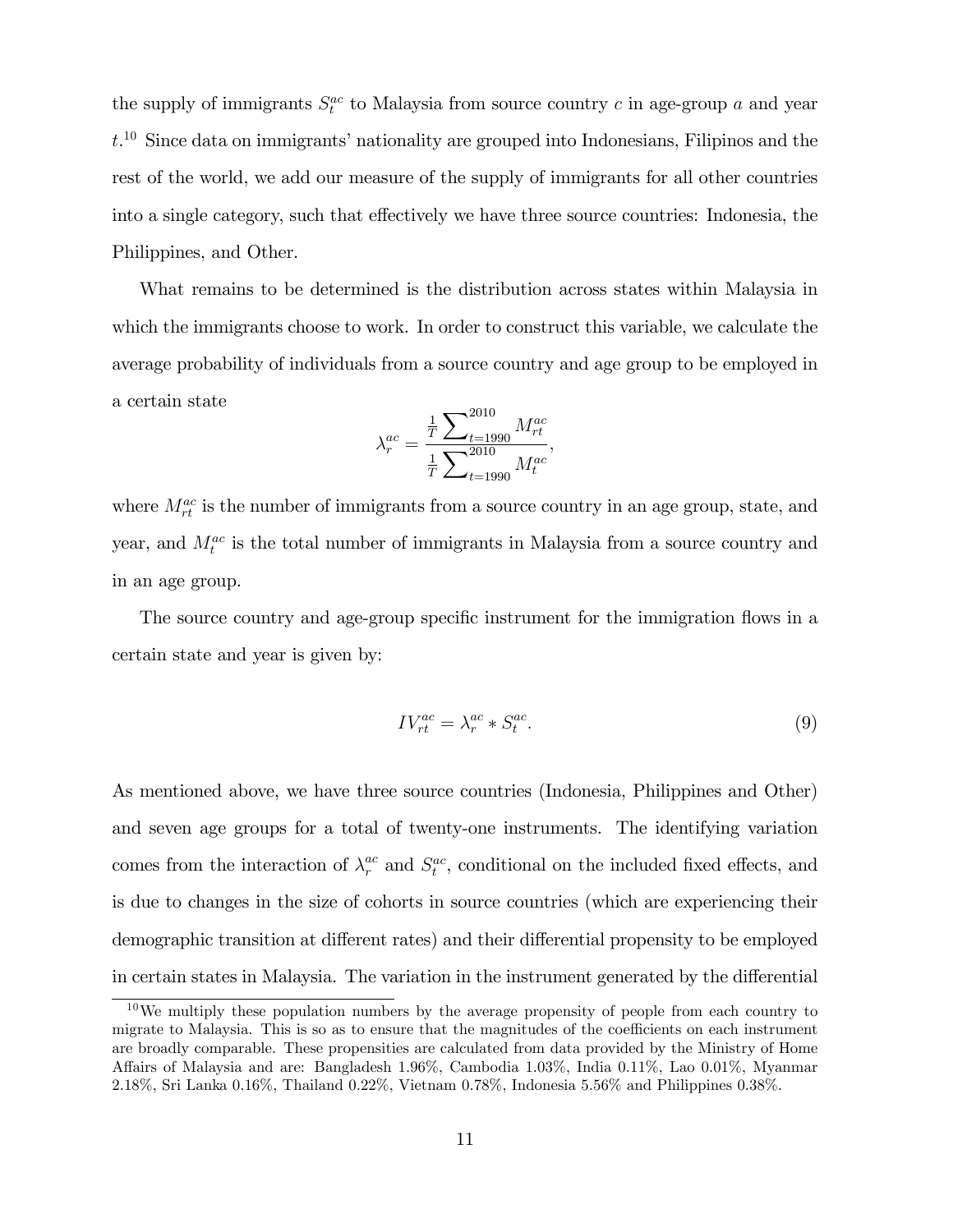propensity of immigrant groups (defined by nationality and age) to work in different local labor markets is similar to the commonly used Altonji-Card instrument (Altonji and Card, 1991; Card, 2001). The variation induced by the demographic changes in source countries is inspired by Hanson and McIntosh (2010).

Considering potential threats to the validity of this instrument, it is worth noting that the supply of potential migrants to Malaysia from different source countries  $(S_t^{ac})$ is determined by the demographic patterns and transition in those countries, and hence clearly exogenous with respect to contemporaneous labor market shocks in Malaysia. The average propensity of an immigrant from a source country to be employed in a certain state  $(\lambda_r^{ac}$  $_{r}^{ac}$ ) depends on permanent differences in the levels of demand across local labor markets, which is why we include state specific fixed effects in all our regression specifications. It is of course independent of any transitory shocks that may affect demand for natives (and immigrants) in a particular year. However, the concern is that persistent demand shocks, i.e. long periods of decline or growth in certain states and/or industries, would result in a correlation between the average distribution of immigrants and current demand shocks. The advantage of our instrument, as compared to the Altonji-Card instrument, is that it uses both time-series and cross-sectional variation. Consequently, we can include local labor market (state) specific linear time trends to account for this concern, and use the variation induced by the non-linearities in the demographic transition of source countries for identification.<sup>11</sup>

An additional advantage of the IV approach is that it helps deal with measurement problems. For example, undocumented immigrants are likely undercounted by the LFS, resulting in attenuation bias in the OLS estimates. For the IV estimates to be consistent, it is only necessary that - conditional on the fixed effects - the flows of illegally employed

<sup>&</sup>lt;sup>11</sup>In interpreting our results, it is worth noting that the variation captured by the instrument will account for the migration decisions of only a subsection of all immigrants. These migrants are ones for whose social networks at the region level are important for their location decisions. Such immigrants may be systematically different from those whose locations decisions are determined primarily by demand shocks, and we would be estimating a local average treatment effect (which may or may not be the same as the average treatment effect for all immigrants).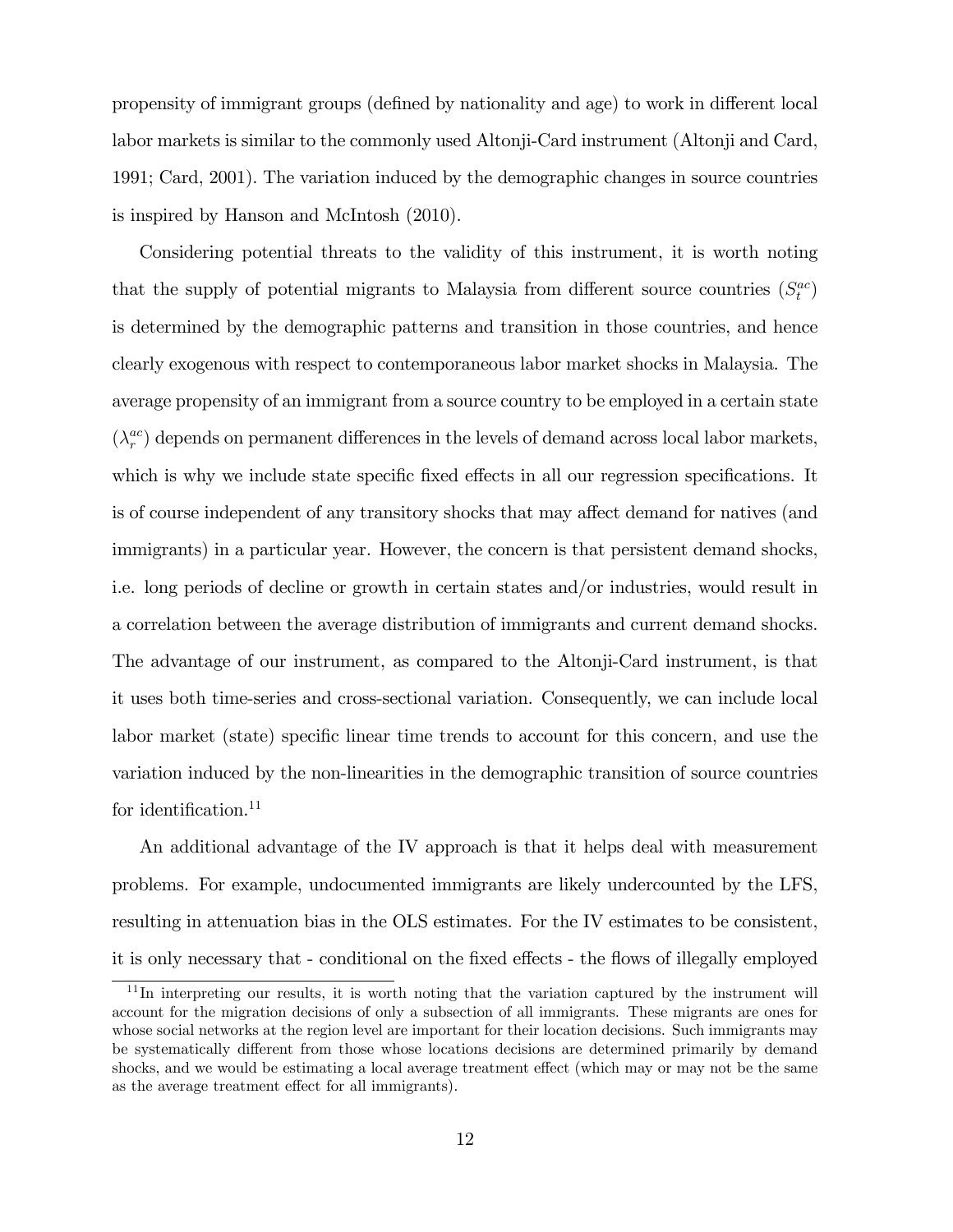immigrants are uncorrelated with the instrument.

### 4 Results

#### 4.1 Overall

We present OLS and IV results from estimating equation (8) in Table 3. OLS results with state and year fixed effects, as well as state-specific linear time trends, are reported in the first and second column respectively; the corresponding IV results are reported in the third and fourth column The results from the Örst-stage are in the Appendix Table A1.

In both the OLS and IV specifications the inclusion of state-specific linear trends substantially decreases the coefficient on the immigration variable, both for employment and out-of-labor force variables. The implication is that there are very pronounced statespecific long-term trends that generate a spurious correlation between immigration and native labor market outcomes. This highlights the importance of using an instrument which relies on both cross-sectional and time-series variation, thereby enabling us to control for such long-term trends. The differences between the OLS and IV estimates provides evidence on the factors that determine the location decisions of immigrants. The OLS results are slightly smaller than IV when using employment as an outcome, suggesting that immigrants are somewhat more likely to migrate to states experiencing negative demand shocks. For out-of-labor force variables, OLS and IV results are almost identical.

Focusing on the IV results with a full set of fixed effects, we find that immigration has a large positive impact on the number of native workers employed in a state; for every 10 immigrants there are an additional 5.6 natives employed, with 4.7 full-time and 0.9 part-time employment. Given its low level (6 percent of total labor force), parttime employment is a lot more responsive to immigration than full-time employment,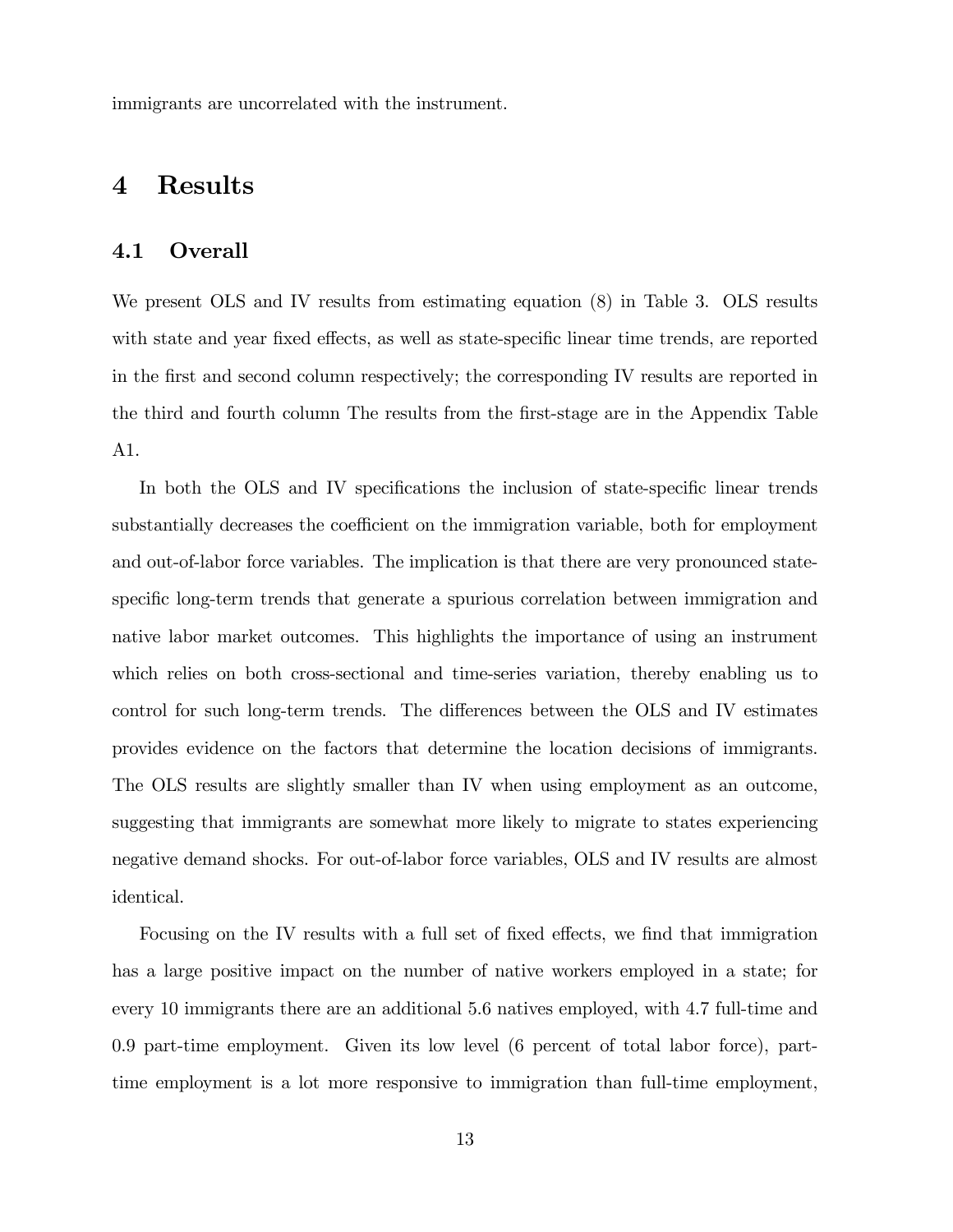with elasticity of  $0.16$  versus  $0.05$ . The number of unemployed people is unaffected by immigration, though as employment increases, there is a slight fall in the unemployment rate with an elasticity of -0.02.

The other set of results indicate that the number of people out of the laborforce in a region also increases substantially due to immigration. For every 10 immigrants in a state, there are an additional 2.4 individuals who are not in the labor force, and, thus the total native population in a state increases by 8. The increase in the out-of-labor force population is driven by an increase in those attending schools or post-secondary education, and the number of housewives. For every 10 immigrants in a state, there are 0.9 additional students (above the age of  $15$ )<sup>12</sup> and 1.6 housewives. There is no significant effect on the number of retirees. Notably, the employment-population ratio increases only slightly (with an elasticity of 0.1, or a semi-elasticity of 0.06). An explanation is that immigration encourages the inflow of families into a state, with a significant fraction of women staying at home and young adults (above age 15) going to school. We further explore this interpretation in Section 4.2. It also suggests that while immigration results in substantial reallocation of people across states, it is unlikely to have substantial effects on employment at the national-level.

We present some robustness checks in Table 4. Our results are broadly unaffected when using a log-log specification. The elasticity of employment and out-of-laborforce with respect to immigration is around double that the levels specification,  $0.12$  and  $0.09$ respectively. The main difference is that in the log-log specification we find a negative impact of immigration on native unemployment in a state, and no significant impact on part-time employment. Further, weighting observations by the average of the dependent variable in a state over this period does not substantially affect our estimates. Finally, clustering the error term at the state-level actually decreases standard errors, since there

 $12$ There is also an additional 2.8 students below the age 14. These are excluded from the main regressions which only include the working-age population. We run the estimation for the 0-14 age group separately.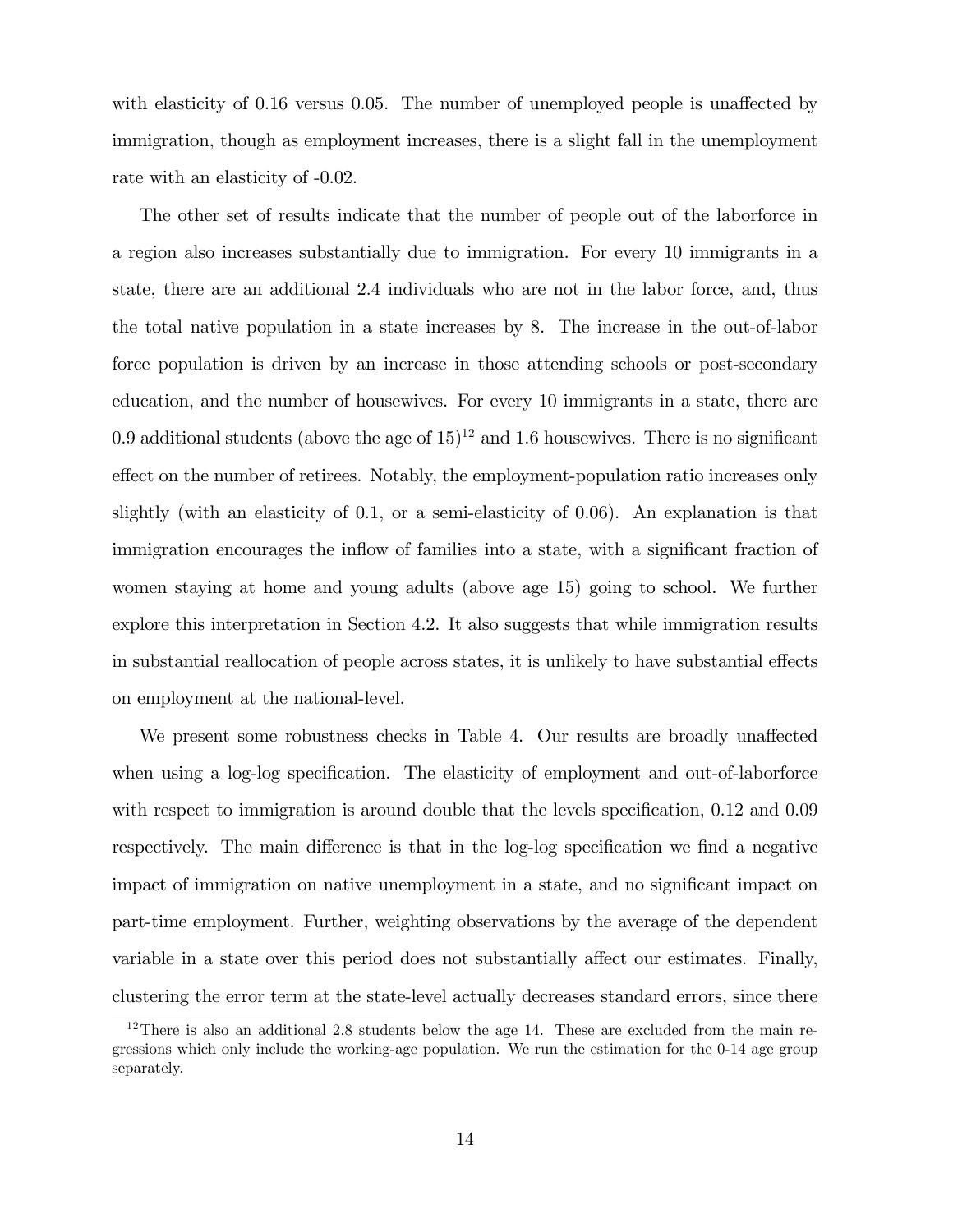is negative serial correlation conditional on the large set of fixed effects and state time trends.

#### 4.2 By Gender and Age

Tables 5 and 6 report IV results by gender and for four age groups (ages 15-19, 20-29, 30-49, and 50-64). Appendix Tables A2 and A3 report the corresponding OLS results.

We find that immigration has a far larger impact on male than female employment, where additional 10 migrants lead to 4.1 additional male and 1.5 female employees. The corresponding elasticities are  $0.043$  and  $0.016$  respectively. The difference is driven by fulltime employment, where the impact on part-time employment is of a similar magnitude. In contrast, the impact of immigration on people in a state who are not in the laborforce is far larger for women than men where 10 additional immigrants imply 2 additional female and 0.4 male out-of-labor force Malaysians. This difference is fully driven by the large increase in the number of housewives in a state as a consequence of immigration, an additional 1.6 for every 10 immigrants. The increase in the number of people in school is evenly divided among men and women, a bit less than one additional student for every 10 immigrants who arrive in a state.

In terms of the age distribution of the impact, the positive employment effects of immigration are concentrated among those aged between 20 and 49, with a small and positive effect on teenagers (ages  $15$  to  $19$ ) and no real effect on workers above age  $50$ , except a marginal effect for those employed part-time. Among the out-of-labor force group, there is an increase for all age groups between  $15$  to  $49$ , but for very different reasons. For the 15-19 age group, the main increase is for attending school. For the 20- 29 age group, the largest increase is for the housewives and a smaller increase among students. Finally, for the 30-49 group, the only effect is in the number of housewives. Again there is no effect for Malaysians who are older than 50 and not in the labor force.

Our results are consistent with several other analyses. Recall that, 10 additional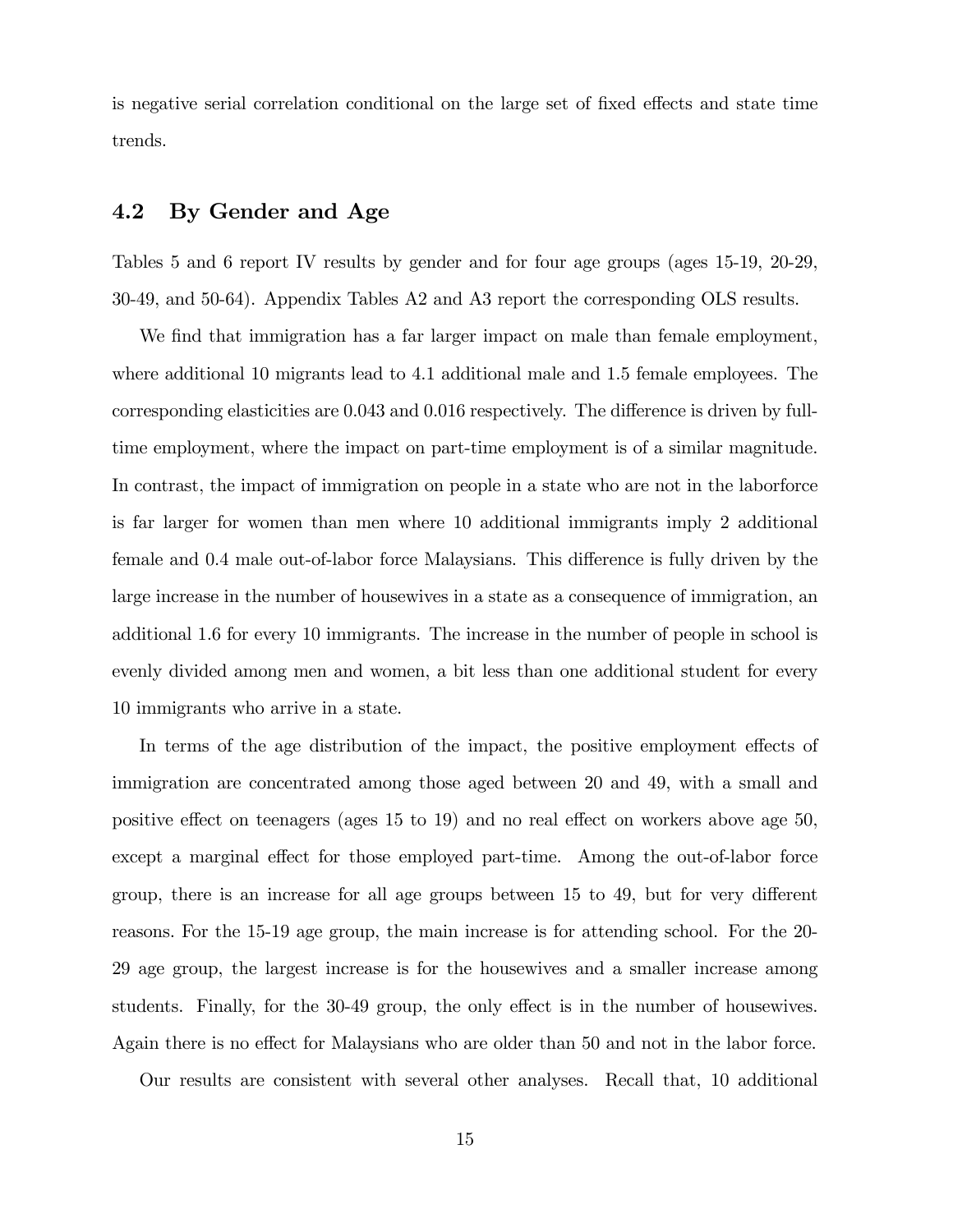immigrants into a state leads to internal movement of 8.2 Malaysians between the ages of 15-64. Among these 4.7 are men and 3.5 are women. Of these women, 1.5 are employed and 2.0 are out of the labor force which are further split between 1.6 housewives and 0.4 students. Thus we have 3.1 women who move and have completed their education. Among these movers, 1.5 of them are employed which gives us a labor force participation ratio of slightly below 50 percent for women who completed their schooling and this is consistent with national averages.

Another source, Malaysian *Migration Survey Report* (2011) finds that around half of all migrating women do so on the account of their husband. The marriage ratio is around 70 percent for Malaysian women in the relevant age range, which implies that 2.5 of the 3.5 Malaysian women who moved are married. Since 1.6 of these are housewives, we can assume they are those who move due to their husband's relocation which gives us a ratio of 65 percent, close to the level cited in the Migration Survey Report.

We also find that for every 10 immigrants an additional 2.8 children below the age of 14 (Table 3, last row) move to a state. We have 7 adult Malaysians between the ages of 20-49 move for 10 immigrants (Table 6, Örst row). This is approximately 4.8 married Malaysians (or 2.4 couples) given the 70 percent marriage rate. The average number of children per household in Malaysia is 1.7 while our internal migrant Malaysian couples have on average 1.2 children (2.8 children in 2.4 families relocate due to the arrival of immigrants), suggesting that families with children are less likely to move.

#### 4.3 By Education

The IV (and OLS) results for the five education groups are reported in Table 7 (and Appendix Table A4).We see an increase in employment at the state level due to immigration for all education categories, except for those with a university degree. The gains have an inverse u-shape; it is already positive for those without primary education, and largest for those with primary and lower and upper secondary education. At the top-end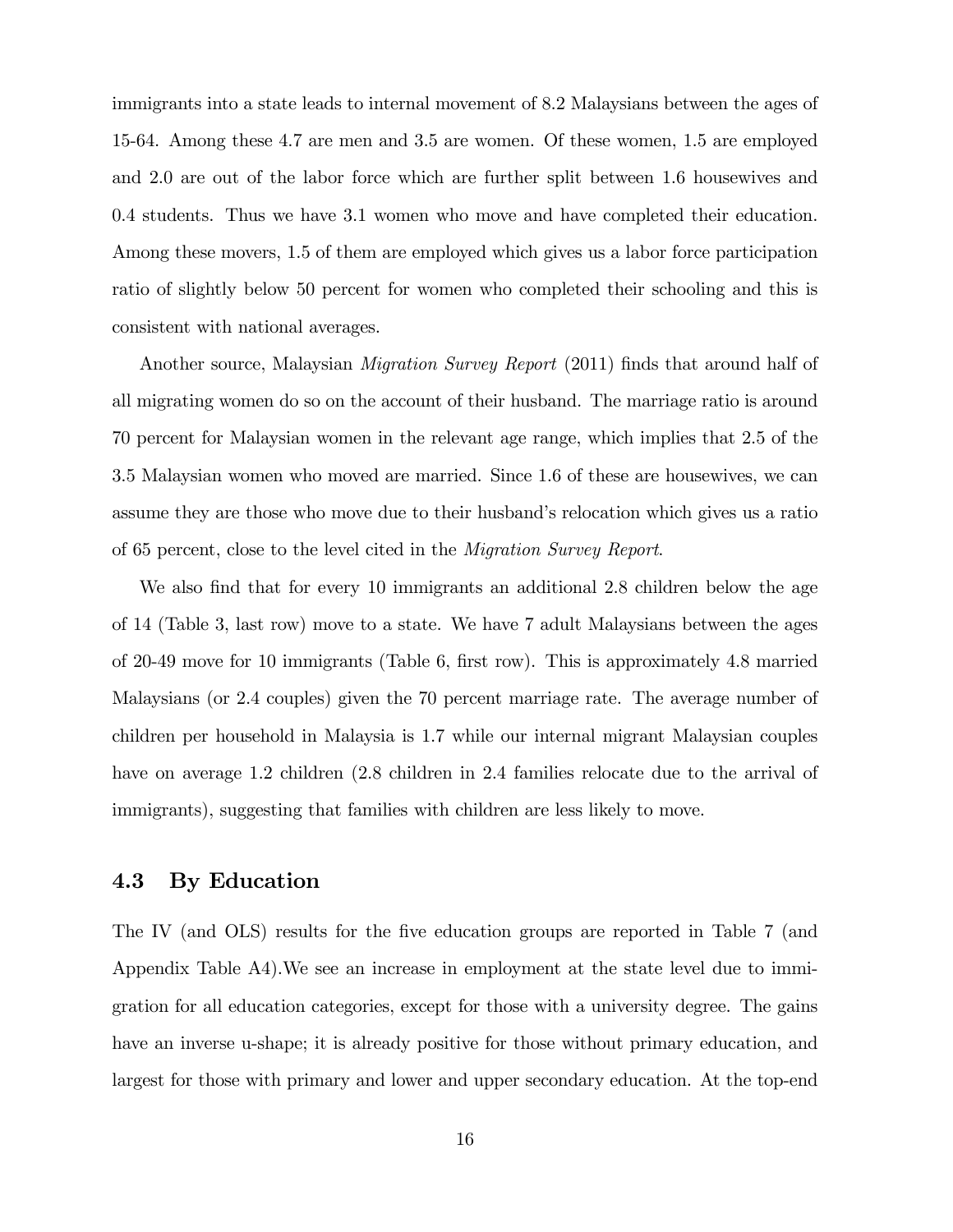of the education distribution immigration has no significant impact on those with a vocational degree or certificate and actually reduces the employment of those natives with a university degree. The implication is that even very low-skilled natives have benefited economically from low-skilled immigration in these two decades.<sup>13</sup> The increase in the number of Malaysians not working in a state, particularly those who are housewives, is also concentrated at the lower-end of the skill distribution. Provided there is assortative matching on education among Malaysians, this finding is consistent with our interpretation that immigration causes families to move together.

# 5 Conclusions

This paper provides a comprehensive analysis of native responses to immigration, and rare evidence for a developing country. We find that immigration causes substantial internal movement of natives, specifically an inflow of natives (both in and out-of the labor force) into the states that experience the arrival of immigrants. The evidence is consistent with both employed individuals and entire households relocating; about three-quarters of married female migrants are occupied as housewives and their children are attending school. The results speak to broader economic and social impact of immigration, as spouses and children move together with primary wage earners, than typically consider in the literature. An important line of inquiry that naturally follows from this work is understanding the effect of immigration on women, who are frequently tied-movers, and the implications for their labor force attachment and fertility decisions.

<sup>&</sup>lt;sup>13</sup>This finding contrasts somewhat with Del Carpio et al.  $(2013)$  and Ozden and Wagner  $(2013)$  for those with minimum education. They find that immigrants displace low-skilled natives and primarily benefit middle-skilled natives. An explanation for the discrepancy is that their analysis was focused on the period 2003-10, while we consider the period 1990-2010. Since Malaysians rapidly improved their educational attainment (as did the immigrants though at a slower pace), over time the lowest education groups had to increasingly compete with immigrants, something that was not yet true during the nineties.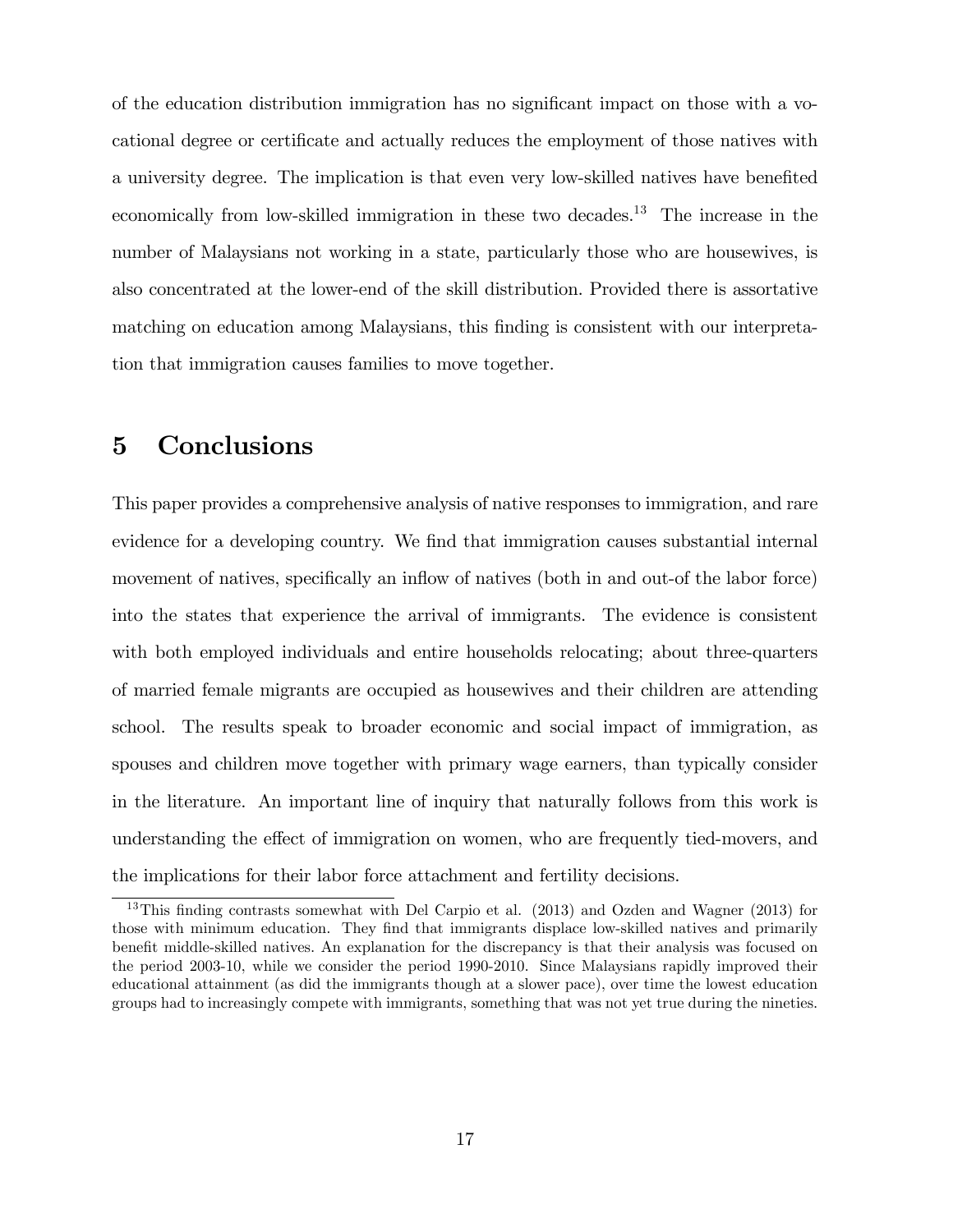# References

- [1] Altonji, Joseph and Card, David (1991). "The effects of immigration on the labor market outcomes of less-skilled natives." In: John Abowd and Richard Freeman, eds., Immigration, trade, and the labor market, pp. 201-234. Chicago: University of Chicago Press.
- [2] Borjas, George (2006). "Native internal migration and the labor market impact of immigration." Journal of Human Resources, 41: 221-258.
- [3] Borjas, George (2013). "Immigration Economics," manuscript.
- [4] Borjas, George, Jeffrey Grogger, and Gordon Hanson (2010). "Immigration and the economic status of black men." Economica, 77: 255-282.
- [5] Card, David (2001). "Immigrant inflows, native outflows, and the local labor market impacts of higher immigration," Journal of Labor Economics, 19: 22-64.
- [6] Card, David (2009), "Immigration and Inequality," American Economic Review, Vol. 99, No. 2, pp. 1-21.
- [7] Card, David and John DiNardo (2000). "Do immigrant ináows lead to native outflows? American Economic Review P&P, 90: 360-367.
- [8] Card, David and Ethan Lewis (2007). "The Diffusion of Mexican Immigrants During the 1990s: Explanations and Impacts." In George Borjas, Ed., *Mexican Immigration* to the United States. Chicago: University of Chicago Press, 2007, pp. 193-227.
- [9] Cortes, Patricia and Jessica Pan (2013). "Outsourcing Household Production: Demand for Foreign Domestic Helpers and Native Labor Supply in Hong Kong," Journal of Labor Economics, 31(2): 327-371.
- [10] Cortes, Patricia and Jose Tessada (2011). "Low-skilled Immigration and the Labor Supply of Highly Skilled Women," American Economic Journal: Applied Economics, 3(3), pp.88-123.
- [11] Del Carpio, X., R. Karupiah, M. Marouani, C. Ozden, M. Testaverde and M. Wagner  $(2013)$ . "Immigration in Malaysia: Assessment of its Economic Effects, and a Review of the Policy and System," World Bank.
- [12] Department of Statistics (2012) . "Migration Survey Report, 2011", Putrajaya, Malaysia.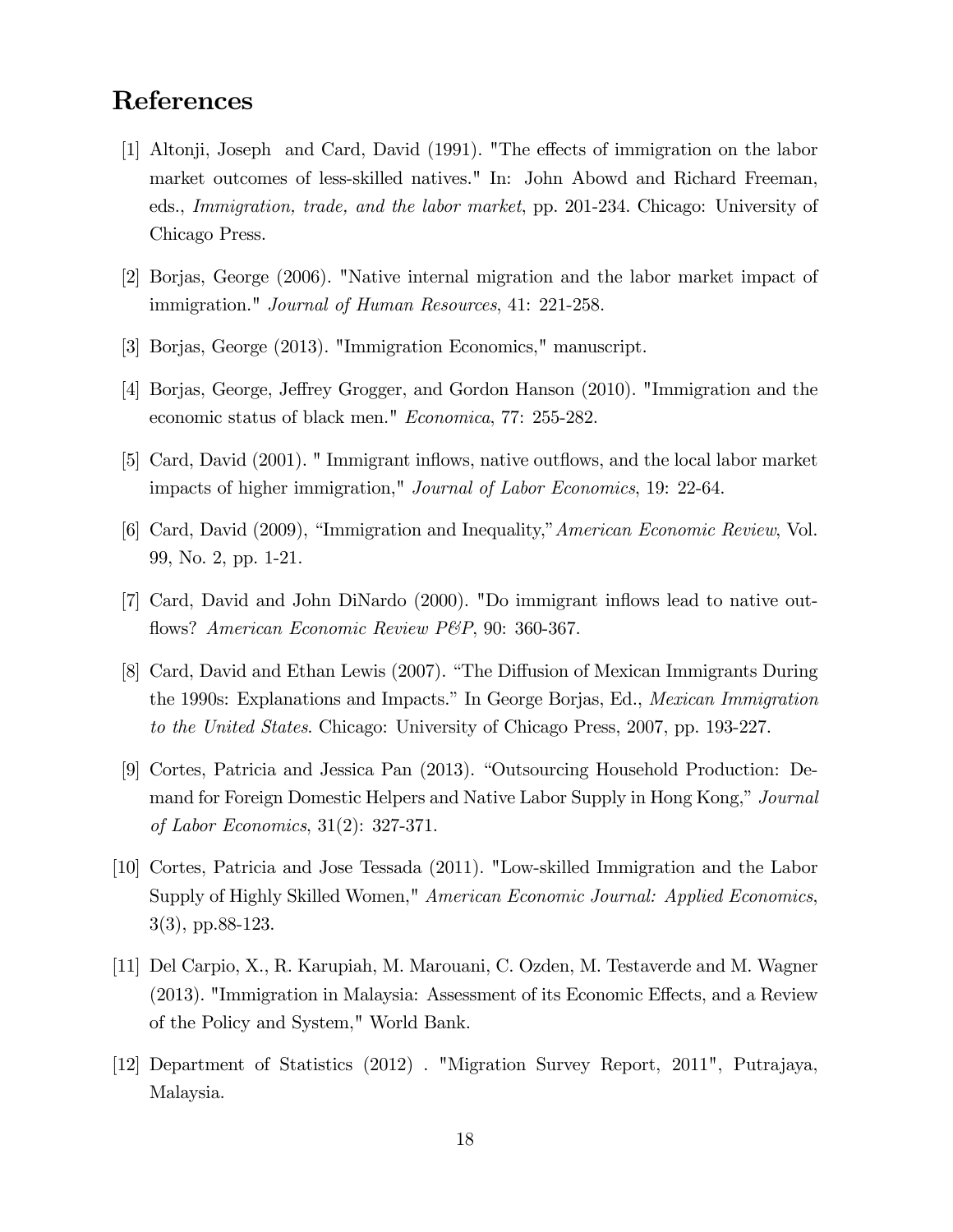- [13] Dustmann, Christian and Albrecht Glitz (2012). "How do industries and firms respond to changes in local labor supply? IZA Discussion Paper no. 6257.
- [14] Facchini, G., A. M. Mayda and M. Mendola (2013). "South-South migration and the labor market: evidence from South Africa," mimeo.
- [15] Filer, Randall (1992). "The impact of immigrant arrivals on migratory patterns of native workers." In: George Borjas and Richard Freeman, eds., Immigration and the work force: Economic consequences for the United States and source areas, pp. 245 - 269. Chicago: University of Chicago Press.
- $[16]$  Frey, William (1995). "Immigration and internal migration 'flight' from US metropolitan areas: Toward a new demographic balkanization. Urban Studies, 32: 733 - 757.
- [17] Gindling, Thomas (2009). "South-South Migration: the impact of Nicaraguan immigrants on earnings, inequality and poverty in Costa Rica," World Development 37, 116-126.
- [18] González Luna, Libertad and Francesc Ortega (2011). "How do very open economies absorb large immigration flows? Evidence from Spanish regions." Labour Economics, 18:57-70.
- [19] Hanson, Gordon and Craig McIntosh (2010). "The Great Mexican Emigration,"  $Re$ view of Economics and Statistics, Vol. 92, No. 4, pp. 798-810.
- [20] Kritz, Mary and Douglas Gurak (2001). "The impact of immigration on the internal migration of natives and immigrants." *Demography*, 38: 133-145.
- [21] Lewis, Ethan (2011). "Immigration, skill mix, and capital skill complementarity." Quarterly Journal of Economics,126:1029-1069.
- [22] Lewis, Ethan (2013). "Immigration and Production Technology," Annual Review of Economics 5.
- [23] Ottaviano, Gianmarco, Giovanni Peri and Greg Wright (2013). "Immigration, Offshoring and American Jobs," American Economic Review, Vol. 103 No. 5.
- [24] Ozden, C., C. Parsons, M. Schiff and T. Walmsley  $(2011)$  "Where on Earth is Everybody? The Evolution of Global Bilateral Migration 1960-2000," World Bank Economic Review, vol. 25, no.1, p.12-56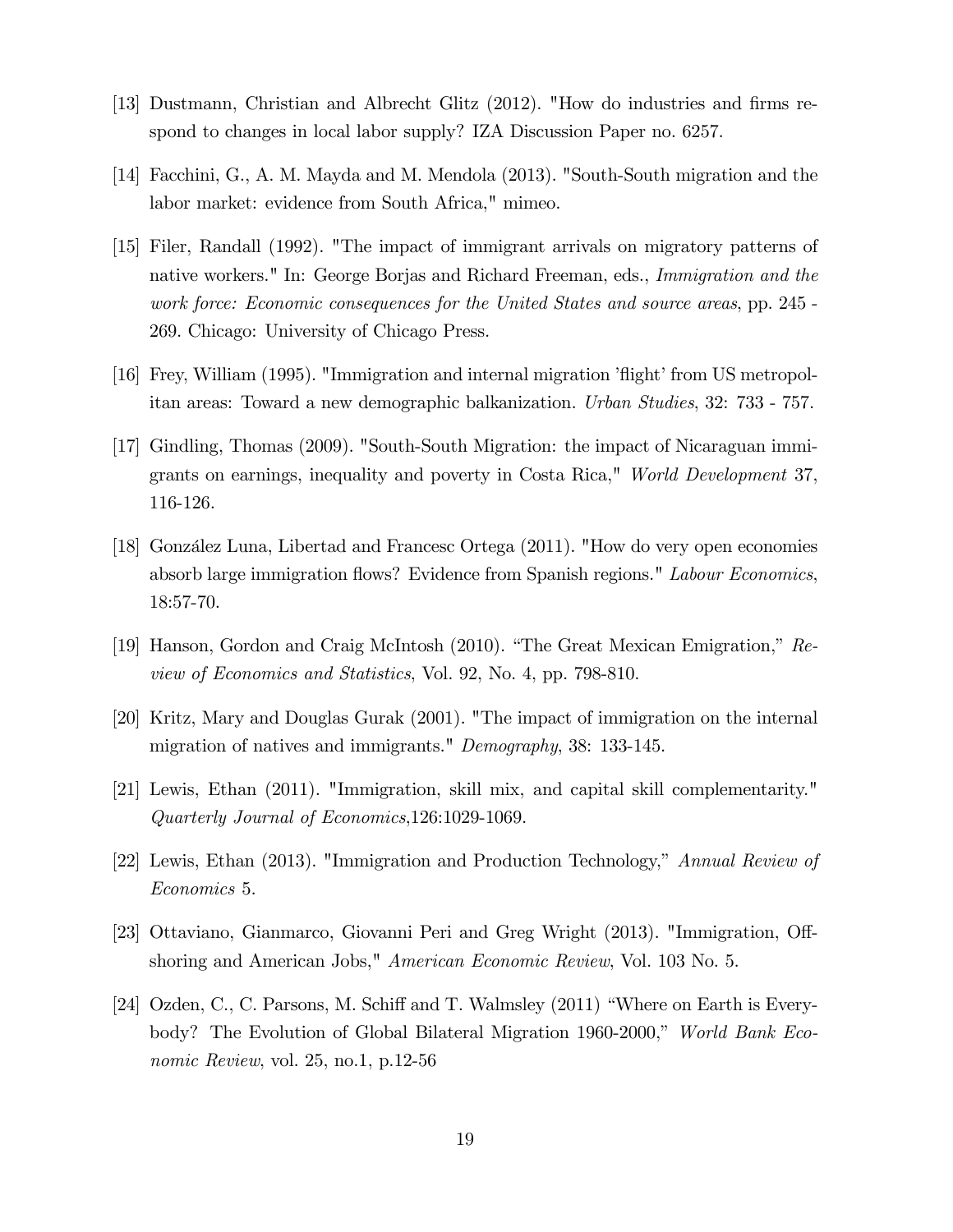- [25] Ozden, Caglar and Mathis Wagner (2013). "Immigrants versus Natives? Displacement and Job Creation," mimeo.
- [26] Peri, Giovanni and Chad Sparber (2009). "Task specialization, immigration, and wages." American Economic Journal: Applied Economics, 1:135-169.
- [27] White, Michael and Zai Liang (1998). The effect of immigration on the internal migration of the native-born population, 1981-1990."Population Research And Policy Review, 17: 141 - 66.
- [28] Wright, Richard, Mark Ellis, and Michael Reibel (1997). "The linkage between immigration and internal migration in large metropolitan areas in the United States." Economic Geography, 73: 234 - 254.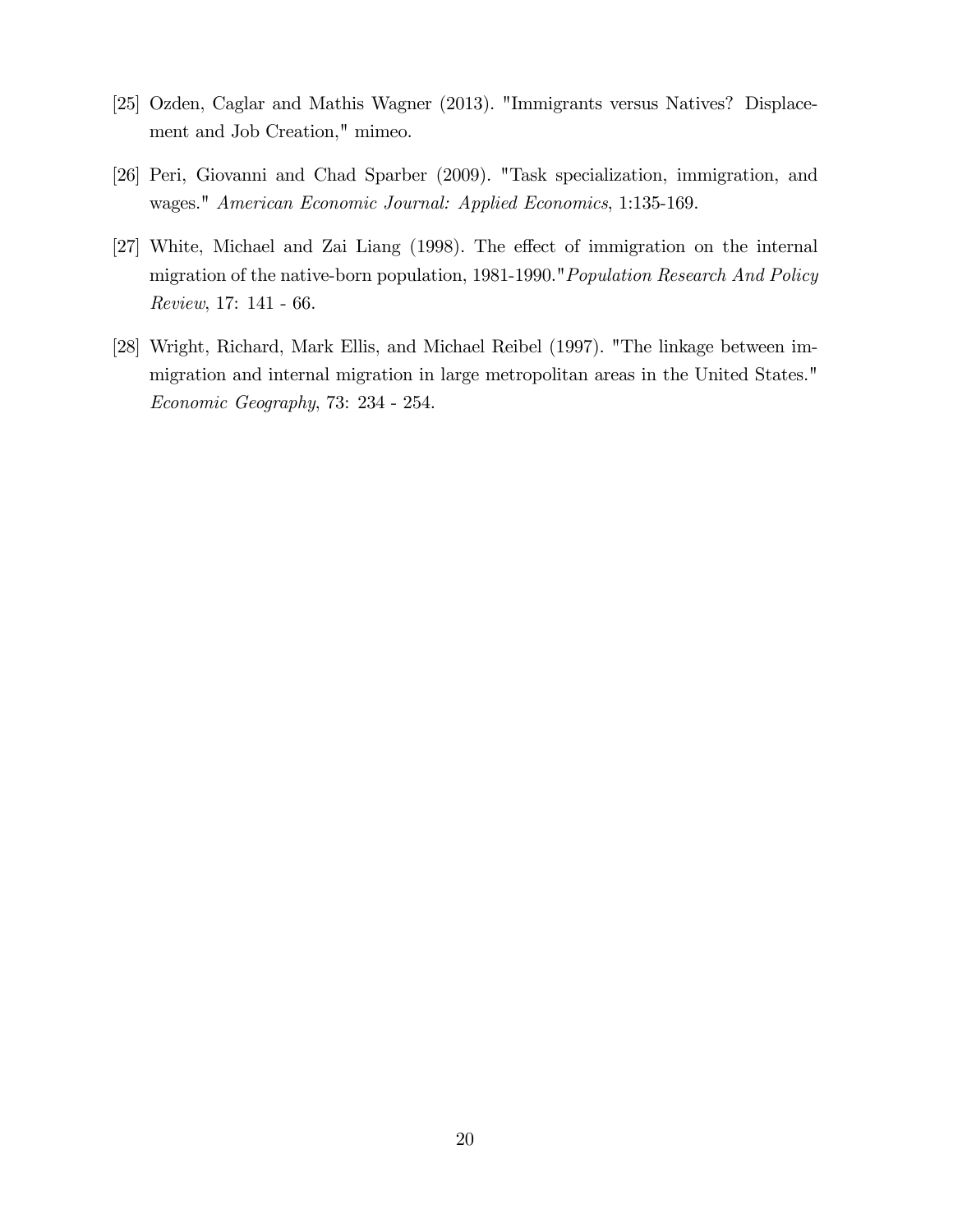|                                |           | Male      |           |           | Female    |           |
|--------------------------------|-----------|-----------|-----------|-----------|-----------|-----------|
|                                | 1992      | 2001      | 2010      | 1992      | 2001      | 2010      |
|                                |           |           |           |           |           |           |
| Labor Force / Population       | 0.84      | 0.82      | 0.77      | 0.47      | 0.46      | 0.45      |
| Employed / Population          | 0.81      | 0.79      | 0.75      | 0.45      | 0.44      | 0.44      |
| Unemployed / Labor Force       | 0.04      | 0.04      | 0.03      | 0.04      | 0.04      | 0.04      |
| Part-time / All Employed       | 0.06      | 0.05      | 0.04      | 0.11      | 0.08      | 0.07      |
|                                |           |           |           |           |           |           |
| In School / Out of Labor Force | 0.67      | 0.68      | 0.65      | 0.19      | 0.25      | 0.29      |
| Housewife / Out of Labor Force | 0.03      | 0.03      | 0.02      | 0.77      | 0.71      | 0.66      |
| Retired / Out of Labor Force   | 0.13      | 0.14      | 0.18      | 0.01      | 0.01      | 0.01      |
|                                |           |           |           |           |           |           |
| Education distribution:        |           |           |           |           |           |           |
| No formal                      | 0.06      | 0.03      | 0.02      | 0.15      | 0.09      | 0.05      |
| Primary                        | 0.46      | 0.34      | 0.20      | 0.43      | 0.33      | 0.20      |
| Lower secondary                | 0.18      | 0.20      | 0.20      | 0.15      | 0.17      | 0.18      |
| Upper secondary                | 0.25      | 0.33      | 0.41      | 0.23      | 0.33      | 0.42      |
| Certificate/Diploma            | 0.03      | 0.05      | 0.09      | 0.02      | 0.05      | 0.08      |
| Degree and above               | 0.03      | 0.05      | 0.07      | 0.01      | 0.03      | 0.07      |
|                                |           |           |           |           |           |           |
| Married                        | 0.56      | 0.57      | 0.54      | 0.61      | 0.61      | 0.59      |
|                                |           |           |           |           |           |           |
|                                |           |           |           |           |           |           |
| No. Observations               | 70,943    | 67,555    | 119,961   | 73,655    | 68,508    | 122,315   |
| Total                          | 5,283,050 | 7,169,698 | 8,551,266 | 5,350,709 | 6,822,395 | 8,428,412 |

Table 1: Descriptive Statistics I, Malaysians by gender (Fractions)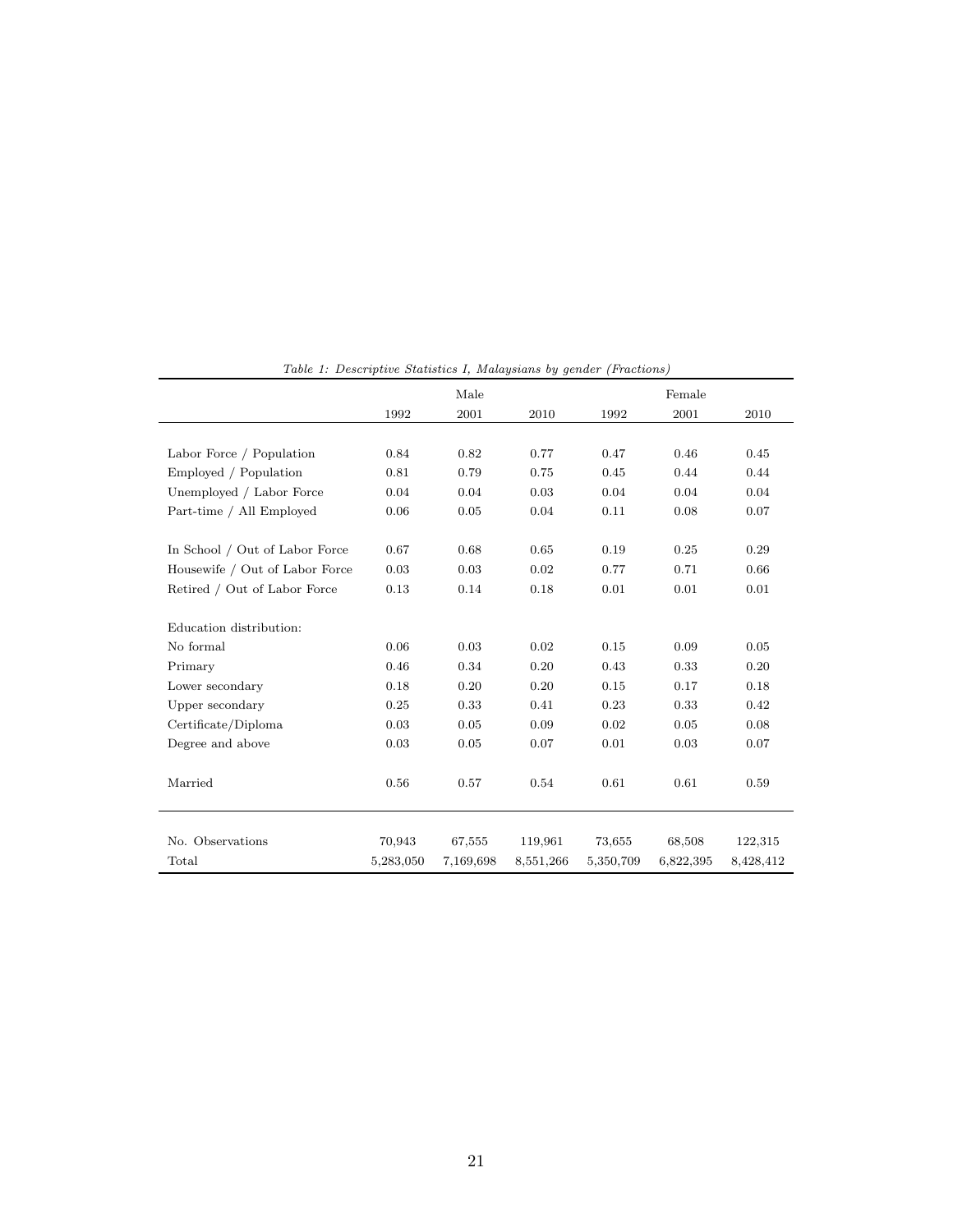|                                          | Malaysians |            |            | Immigrants |           |           |
|------------------------------------------|------------|------------|------------|------------|-----------|-----------|
|                                          | 1992       | $\,2001\,$ | 2010       | 1992       | 2001      | 2010      |
|                                          |            |            |            |            |           |           |
| Age distribution:                        |            |            |            |            |           |           |
| Ages 15 to 19                            | 0.17       | 0.16       | 0.15       | 0.12       | 0.16      | 0.07      |
| Ages 20 to 29                            | 0.30       | 0.29       | 0.27       | 0.42       | 0.29      | 0.19      |
| Ages $30$ to $49$                        | 0.39       | 0.41       | 0.39       | 0.39       | 0.41      | 0.62      |
| Ages 50 to $64$                          | 0.14       | 0.14       | 0.19       | 0.06       | 0.14      | 0.12      |
| Education distribution:                  |            |            |            |            |           |           |
| No formal                                | 0.11       | 0.06       | 0.04       | 0.22       | 0.18      | 0.14      |
| Primary                                  | 0.45       | 0.33       | 0.20       | 0.64       | 0.66      | 0.51      |
| Lower secondary                          | 0.17       | 0.18       | 0.19       | 0.05       | 0.05      | 0.14      |
| Upper secondary                          | 0.24       | 0.33       | 0.42       | 0.05       | 0.07      | 0.14      |
| Diploma                                  | 0.02       | 0.05       | 0.09       | 0.02       | 0.01      | 0.02      |
| Degree and above                         | 0.02       | 0.04       | 0.07       | 0.03       | 0.03      | 0.04      |
| Industry distribution:                   |            |            |            |            |           |           |
| Agriculture, Mining                      | 0.21       | 0.15       | 0.12       | 0.40       | 0.33      | 0.33      |
| Manufacturing                            | 0.24       | 0.22       | 0.17       | 0.15       | 0.24      | 0.18      |
| Construction                             | 0.07       | 0.09       | 0.09       | 0.17       | 0.12      | 0.14      |
| Services                                 | 0.33       | 0.39       | 0.43       | 0.26       | 0.29      | 0.34      |
| Public Administration, Health, Education | 0.15       | 0.16       | 0.19       | 0.01       | 0.02      | 0.01      |
| Gender distribution:                     |            |            |            |            |           |           |
| Female                                   | 0.50       | 0.49       | 0.50       | 0.42       | 0.47      | 0.43      |
|                                          |            |            |            |            |           |           |
| No. Observations                         | 144,598    | 136,063    | 242,276    | 7,967      | 9,267     | 16,224    |
| Total                                    | 10,633,759 | 13,992,093 | 16,979,678 | 461,861    | 1,162,942 | 1,395,003 |

Table 2: Descriptive Statistics II, Malaysians and Immigrants (Fractions)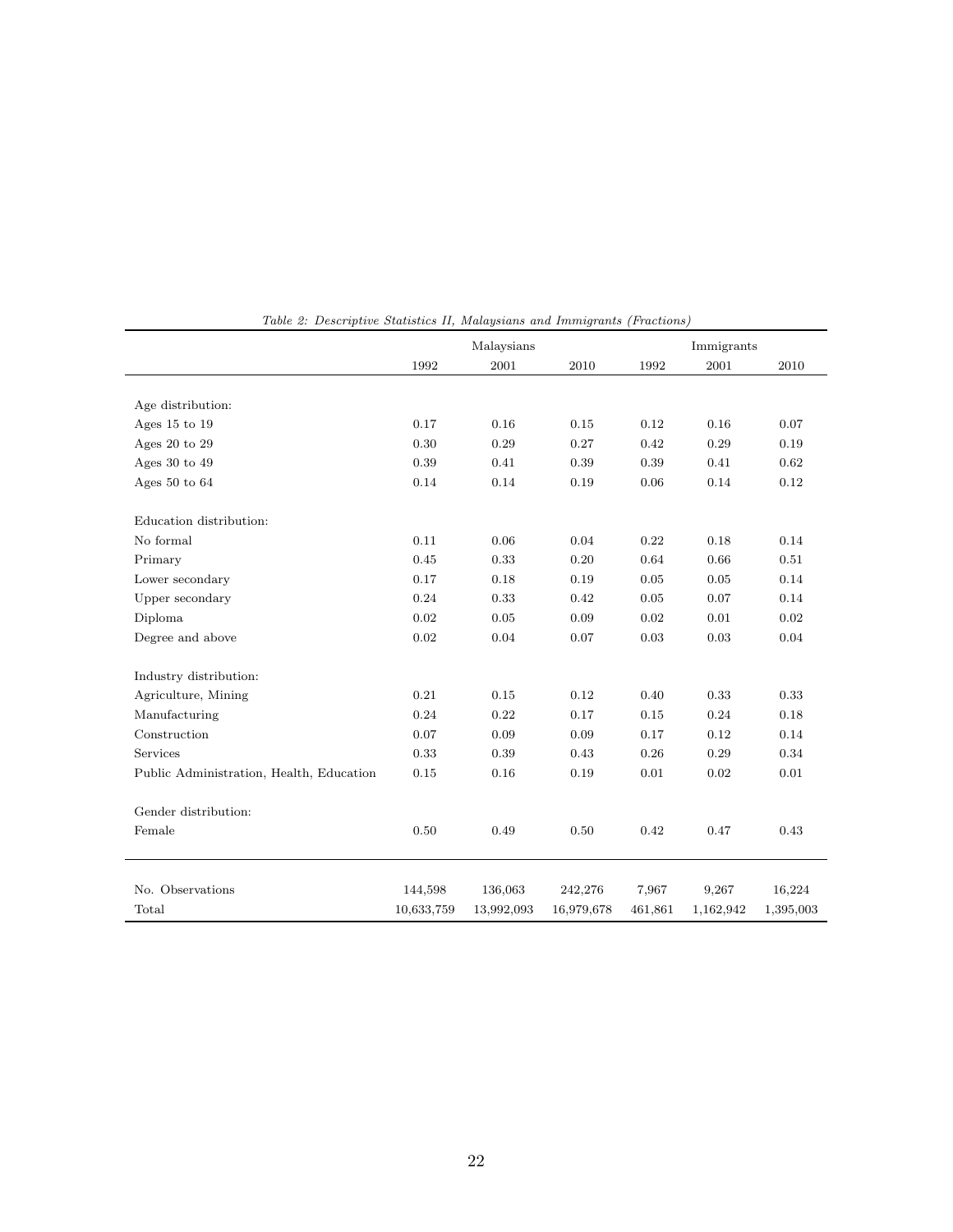|                                                                              | Table 3: Main Results |                      |                       |                       |
|------------------------------------------------------------------------------|-----------------------|----------------------|-----------------------|-----------------------|
|                                                                              | $_{\rm OLS}$          | $_{\rm OLS}$         | IV                    | IV                    |
|                                                                              | (1)                   | (2)                  | (3)                   | (4)                   |
|                                                                              |                       |                      |                       |                       |
| A: Dependent Variable = Native Population Ages 15-64<br>Immigrant Employment | $2.563***$            | $0.747***$           | $3.020***$            | $0.818***$            |
|                                                                              |                       |                      |                       |                       |
|                                                                              |                       | $(0.472)$ $(0.185)$  | (0.572)               | (0.211)               |
| $B$ : Dependent Variable = Total Native Employment                           |                       |                      |                       |                       |
| Immigrant Employment                                                         | $1.547***$            | $0.499***$           | $1.816***$            | $0.56***$             |
|                                                                              | (0.285)               | (0.129)              | (0.338)               | (0.158)               |
| $C: Dependent\ Variable = Full-Time\ Native\ Emplogment$                     |                       |                      |                       |                       |
| Immigrant Employment                                                         | $1.442***$            | $0.425***$           | $1.695***$            | $0.467***$            |
|                                                                              |                       | $(0.278)$ $(0.126)$  | (0.327)               | (0.153)               |
|                                                                              |                       |                      |                       |                       |
| $D: Dependent\ Variable = Part-Time\ Native\ Employment$                     |                       |                      |                       |                       |
| Immigrant Employment                                                         | $0.106***$            | $0.074***$           | $0.122***$            | $0.093***$            |
|                                                                              | (0.019)               | (0.022)              | (0.021)               | (0.024)               |
| $E: Dependent Variable = Native Unemployment$                                |                       |                      |                       |                       |
| Immigrant Employment                                                         | $0.087***$            | 0.011                | $0.111***$            | 0.02                  |
|                                                                              | (0.017)               | (0.015)              | (0.02)                | (0.018)               |
| Immigrant Employment                                                         | $0.928***$<br>(0.179) | $0.236***$<br>(0.07) | $1.092***$<br>(0.223) | $0.238***$<br>(0.062) |
|                                                                              |                       |                      |                       |                       |
| $G: Dependent Variable = Native Out of the Labor Force - Students$           |                       |                      |                       |                       |
| Immigrant Employment                                                         | $0.369***$            | $0.08***$            | $0.438***$            | $0.087***$            |
|                                                                              | (0.094)               | (0.024)              | (0.12)                | (0.023)               |
| $H: Dependent Variable = Native Out of the Labor Force - House wife$         |                       |                      |                       |                       |
| Immigrant Employment                                                         | $0.443***$            | $0.15***$            | $0.522***$            | $0.156***$            |
|                                                                              | (0.069)               | (0.053)              | $(0.081)$ $(0.047)$   |                       |
|                                                                              |                       |                      |                       |                       |
| $I: Dependent Variable = Native Out of the Labor Force - Retrieved$          | $0.063***$            | $-0.002$             | $0.075***$            |                       |
| Immigrant Employment                                                         | (0.022)               | (0.008)              | (0.027)               | $-0.008$<br>(0.012)   |
|                                                                              |                       |                      |                       |                       |
| J. Dependent Variable = Native Population Ages $0-14$                        |                       |                      |                       |                       |
| Immigrant Employment                                                         | $0.784***$            | $0.292**$            | $0.905***$            | $0.282**$             |
|                                                                              | (0.224)               | (0.119)              | (0.267)               | (0.115)               |
| State and Year Fixed Effects                                                 | Yes                   | Yes                  | Yes                   | $_{\rm Yes}$          |
| State Linear Time Trend                                                      | No                    | Yes                  | No                    | Yes                   |
| F-statistic                                                                  |                       |                      | 104.6                 | 13.9                  |
| Observations                                                                 | 270                   | 270                  | 270                   | 270                   |
|                                                                              |                       |                      |                       |                       |

Note: Each coefficient is from a separate regression. Standard errors are robust to heteroskedasticity. \*\*\*  $p<0.01$ , \*\*  $p<0.05$ , \*  $p<0.1$ .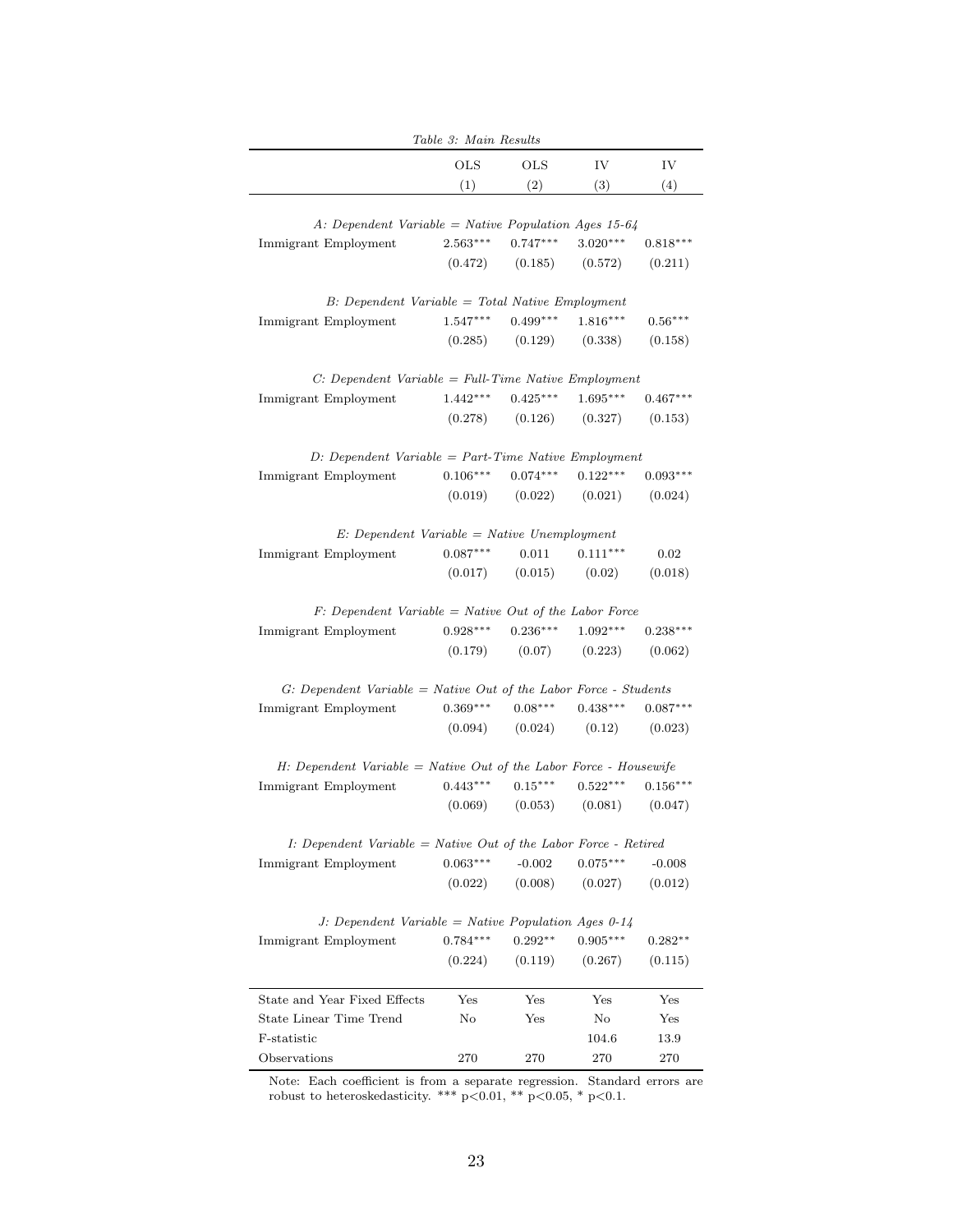| Table 4: Robustness Checks   |                       |                                                                        |                        |  |  |  |
|------------------------------|-----------------------|------------------------------------------------------------------------|------------------------|--|--|--|
|                              | Log-log Specification | Weighted Regressions                                                   | SEs clustered by State |  |  |  |
|                              |                       |                                                                        |                        |  |  |  |
|                              |                       | A: Dependent Variable = Native Population Ages 15-64                   |                        |  |  |  |
| Immigrant Employment         | $0.087**$             | $0.826***$                                                             | $0.818***$             |  |  |  |
|                              | (0.044)               | (0.234)                                                                | (0.153)                |  |  |  |
|                              |                       | $B$ : Dependent Variable = Total Native Employment                     |                        |  |  |  |
| Immgrant Employment          | $0.116***$            | $0.567***$                                                             | $0.56***$              |  |  |  |
|                              | (0.055)               | (0.17)                                                                 | (0.097)                |  |  |  |
|                              |                       | $C: Dependent Variable = Full-Time Native Emplogment$                  |                        |  |  |  |
| Immigrant Employment         | $0.119**$             | $0.46***$                                                              | $0.467***$             |  |  |  |
|                              | (0.055)               | (0.169)                                                                | (0.103)                |  |  |  |
|                              |                       |                                                                        |                        |  |  |  |
|                              |                       | $D: Dependent\ Variable = Part-Time\ Native\ Employment$               |                        |  |  |  |
| Immigrant Employment         | 0.037                 | $0.109***$                                                             | $0.093***$             |  |  |  |
|                              | (0.43)                | (0.027)                                                                | (0.021)                |  |  |  |
|                              |                       | $E: Dependent Variable = Native Unemployment$                          |                        |  |  |  |
| Immigrant Employment         | $-0.466***$           | $0.037**$                                                              | $0.02*$                |  |  |  |
|                              | (0.111)               | (0.016)                                                                | (0.011)                |  |  |  |
|                              |                       |                                                                        |                        |  |  |  |
|                              |                       | $F: Dependent Variable = Native Out of the Labor Force$                |                        |  |  |  |
| Immigrant Employment         | $0.085***$            | $0.226***$                                                             | $0.238***$             |  |  |  |
|                              | (0.033)               | (0.075)                                                                | (0.058)                |  |  |  |
|                              |                       | $G: Dependent Variable = Native Out of the Labor Force - Students$     |                        |  |  |  |
| Immigrant Employment         | $0.14***$             | $0.079***$                                                             | $0.087**$              |  |  |  |
|                              | (0.04)                | (0.022)                                                                | (0.039)                |  |  |  |
|                              |                       | $H: Dependent Variable = Native Out of the Labor Force - House wife$   |                        |  |  |  |
| Immigrant Employment         | $0.102***$            | $0.159***$                                                             | $0.156***$             |  |  |  |
|                              | (0.038)               | (0.052)                                                                | (0.039)                |  |  |  |
|                              |                       |                                                                        |                        |  |  |  |
|                              |                       | <i>I:</i> Dependent Variable = Native Out of the Labor Force - Retired |                        |  |  |  |
| Immigrant Employment         | $-0.004$              | $-0.03$                                                                | $-0.008$               |  |  |  |
|                              | (0.1)                 | (0.023)                                                                | (0.022)                |  |  |  |
| State and Year Fixed Effects | Yes                   | Yes                                                                    | Yes                    |  |  |  |
| State Linear Time Trend      | Yes                   | Yes                                                                    | Yes                    |  |  |  |
| F-statistic                  | 234.1                 | See note                                                               | 13.9                   |  |  |  |
| Observations                 | 126                   | 270                                                                    | 270                    |  |  |  |

Note: Each coefficient is from a separate regression. Regressions in the second column are weighted by average value of the dependent variable in a state over time. In the log-log specification, observations for which the independent variable is equal to zero are dropped. First stage F-statistics in the weighted regressions are between 10.9 and 16.4. Standard errors in the first two columns are robust to heteroskedasticity. \*\*\* p<0.01, \*\* p<0.05, \* p<0.1.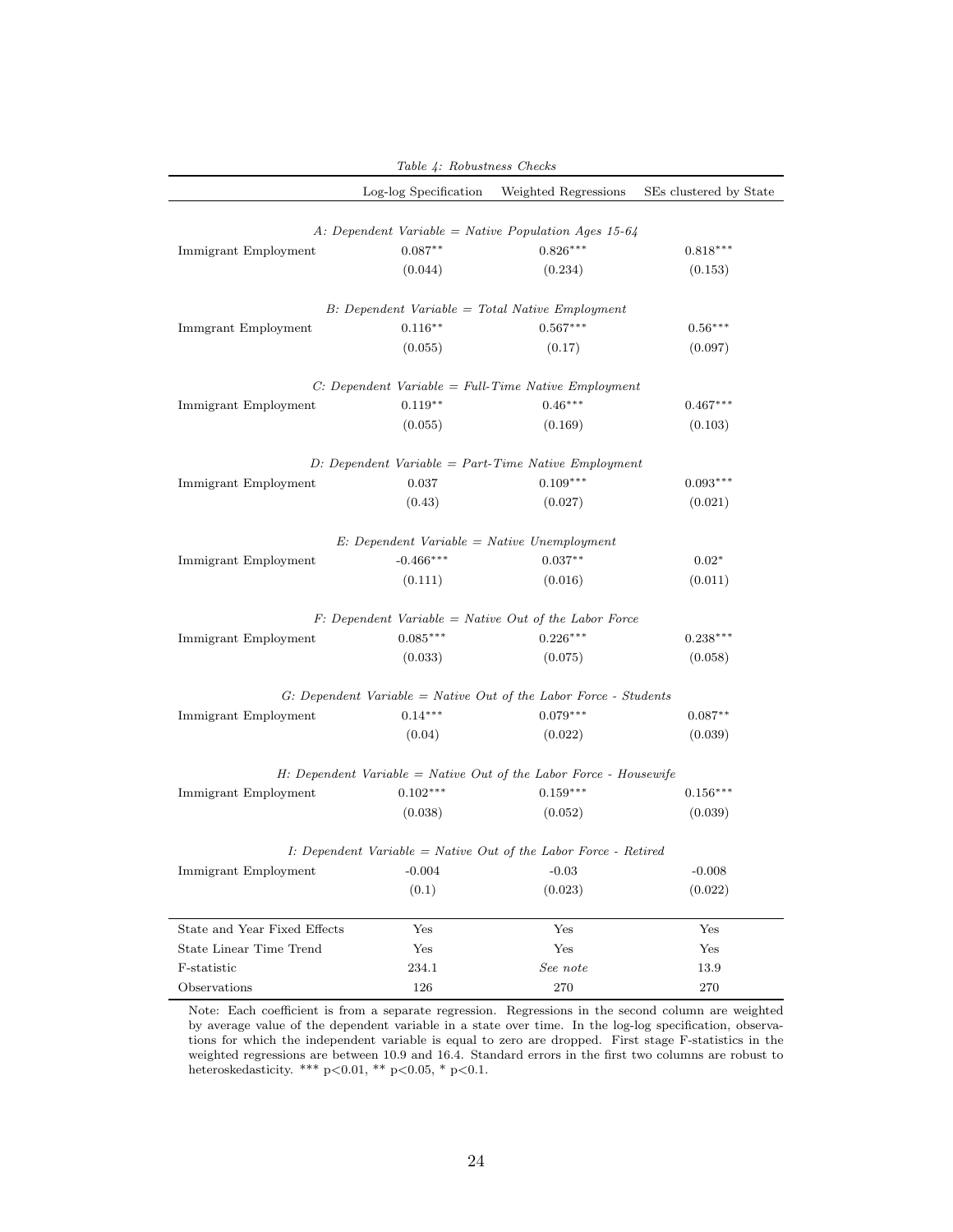|                                                                      | Table 5: IV Regressions by Gender |            |
|----------------------------------------------------------------------|-----------------------------------|------------|
|                                                                      | Male                              | Female     |
| A: Dependent Variable = Native Population Ages 15-64                 |                                   |            |
| Immigrant Employment                                                 | $0.466***$                        | $0.352***$ |
|                                                                      | (0.132)                           | (0.084)    |
| $B$ : Dependent Variable = Total Native Employment                   |                                   |            |
| Immigrant Employment                                                 | $0.411***$                        | $0.149**$  |
|                                                                      | (0.104)                           | (0.058)    |
| $C: Dependent\ Variable = Full-Time\ Native\ Emplogment$             |                                   |            |
| Immigrant Employment                                                 | $0.36***$                         | $0.107**$  |
|                                                                      | (0.102)                           | (0.054)    |
| $D: Dependent\ Variable = Part-Time\ Native\ Emplogment$             |                                   |            |
| Immigrant Employment                                                 | $0.051***$                        | $0.042***$ |
|                                                                      | (0.014)                           | (0.011)    |
| $E: Dependent Variable = Native Unemployment$                        |                                   |            |
| Immigrant Employment                                                 | 0.015                             | 0.004      |
|                                                                      | (0.013)                           | (0.008)    |
| $F: Dependent Variable = Native Out of the Labor Force$              |                                   |            |
| Immigrant Employment                                                 | $0.039*$                          | $0.199***$ |
|                                                                      | (0.022)                           | (0.048)    |
| G: Dependent Variable = Native Out of the Labor Force - Students     |                                   |            |
| Immigrant Employment                                                 | $0.044***$                        | $0.043***$ |
|                                                                      | (0.014)                           | (0.014)    |
| $H: Dependent Variable = Native Out of the Labor Force - House wife$ |                                   |            |
| Immigrant Employment                                                 | $-0.003$                          | $0.159***$ |
|                                                                      | (0.003)                           | (0.046)    |
| I: Dependent Variable = Native Out of the Labor Force - Retired      |                                   |            |
| Immigrant Employment                                                 | $-0.005$                          | $-0.003$   |
|                                                                      | (0.01)                            | (0.002)    |
| State and Year Fixed Effects                                         | Yes                               | Yes        |
| State Linear Time Trend                                              | Yes                               | Yes        |
| F-statistic                                                          | 13.9                              | 13.9       |
| Observations                                                         | 270                               | 270        |

Note: Each coefficient is from a separate regression. Standard errors are robust to heteroskedasticity. \*\*\* p<0.01, \*\* p<0.05, \* p<0.1.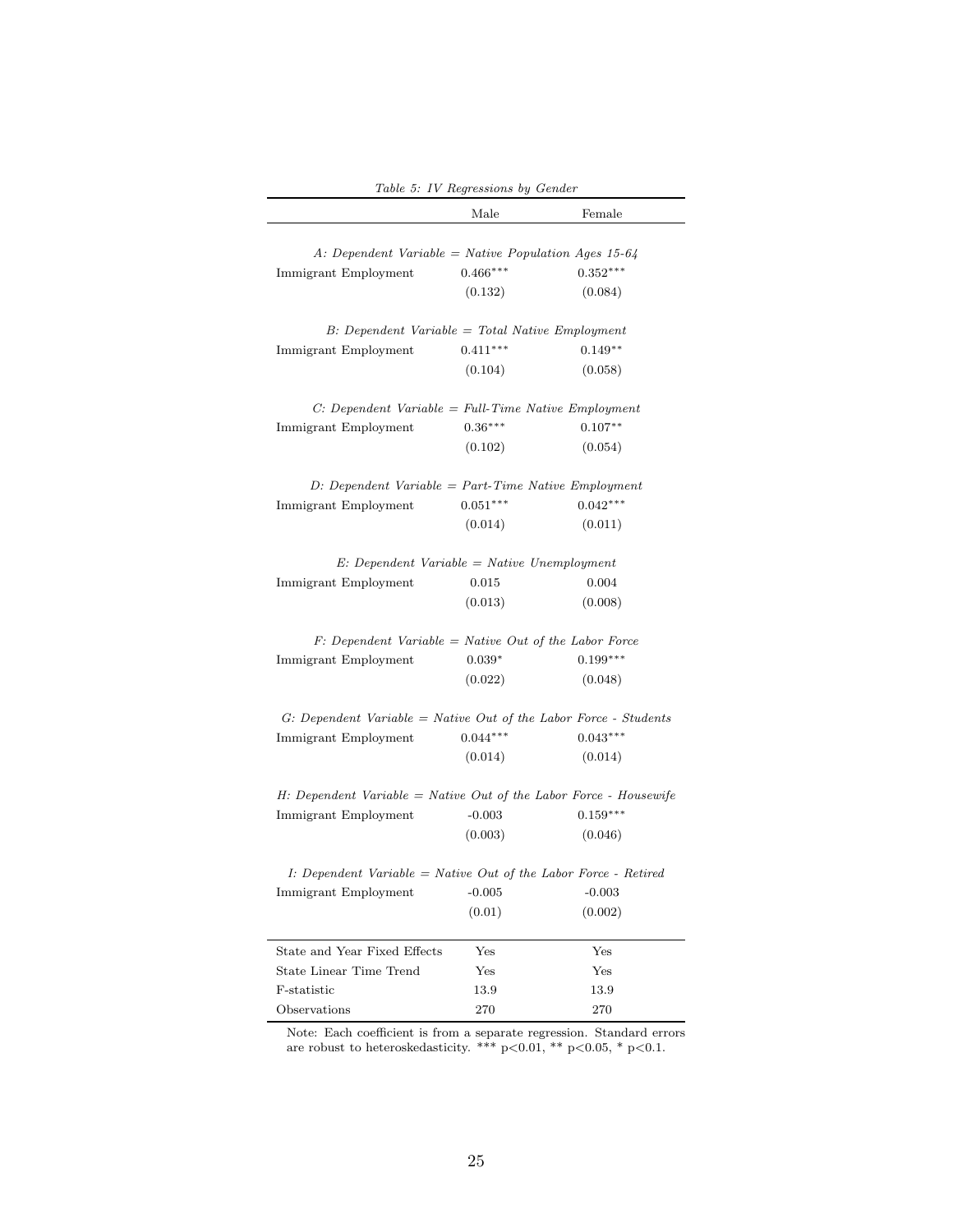|                                                                      | rable b. Iv negressions by hyd Group |            |            |           |
|----------------------------------------------------------------------|--------------------------------------|------------|------------|-----------|
|                                                                      | 15-19                                | 20-29      | 30-49      | 50-64     |
|                                                                      |                                      |            |            |           |
| $A: Dependent\ Variable = Native\ Population$                        |                                      |            |            |           |
| Immigrant Employment                                                 | $0.125***$                           | $0.46***$  | $0.24***$  | $-0.006$  |
|                                                                      | (0.023)                              | (0.083)    | (0.108)    | (0.06)    |
| $B$ : Dependent Variable = Total Native Employment                   |                                      |            |            |           |
| Immigrant Employment                                                 | $0.043***$                           | $0.329***$ | $0.19**$   | $-0.002$  |
|                                                                      | (0.01)                               | (0.063)    | (0.09)     | (0.033)   |
| $C: Dependent\ Variable = Full-Time\ Native\ Emplogment$             |                                      |            |            |           |
| Immigrant Employment                                                 | $0.035***$                           | $0.296***$ | $0.157*$   | $-0.022$  |
|                                                                      | (0.01)                               | (0.061)    | (0.087)    | (0.033)   |
| $D: Dependent\ Variable = Part-Time\ Native\ Employment$             |                                      |            |            |           |
| Immigrant Employment                                                 | $0.007***$                           | $0.033***$ | $0.033***$ | $0.02***$ |
|                                                                      | (0.002)                              | (0.008)    | (0.01)     | (0.007)   |
|                                                                      |                                      |            |            |           |
| $E: Dependent Variable = Native Unemployment$                        |                                      |            |            |           |
| Immigrant Employment                                                 | 0.01                                 | 0.013      | $-0.001$   | $-0.002$  |
|                                                                      | (0.006)                              | (0.01)     | (0.004)    | (0.002)   |
| $F: Dependent Variable = Native Out of the Labor Force$              |                                      |            |            |           |
| Immigrant Employment                                                 | $0.071***$                           | $0.118***$ | $0.051**$  | $-0.002$  |
|                                                                      | (0.018)                              | (0.022)    | (0.026)    | (0.029)   |
| $G: Dependent Variable = Native Out of the Labor Force - Students$   |                                      |            |            |           |
| Immigrant Employment                                                 | $0.06***$                            | $0.027*$   | $-0.00002$ | $-0.0001$ |
|                                                                      | (0.016)                              | (0.016)    | (0.0006)   | (0.0002)  |
| $H: Dependent Variable = Native Out of the Labor Force - House wife$ |                                      |            |            |           |
| Immigrant Employment                                                 | $0.014**$                            | $0.092***$ | $0.046*$   | 0.003     |
|                                                                      | (0.006)                              | (0.015)    | (0.025)    | (0.016)   |
| $I: Dependent Variable = Native Out of the Labor Force - Retrieved$  |                                      |            |            |           |
| Immigrant Employment                                                 | 9.95e-06                             | 0.0002     | $-0.0001$  | $-0.008$  |
|                                                                      | (0.0001)                             | (0.0002)   | (0.0008)   | (0.012)   |
|                                                                      |                                      |            |            |           |
| State and Year Fixed Effects                                         | Yes                                  | Yes        | Yes        | Yes       |
| State Linear Time Trend                                              | Yes                                  | Yes        | Yes        | Yes       |
| F-statistic                                                          | 13.9                                 | 13.9       | 13.9       | 13.9      |
| Observations                                                         | 270                                  | 270        | 270        | 270       |

Table 6: IV Regressions by Age Group

Note: Each coefficient is from a separate regression. Standard errors are robust to heteroskedasticity. \*\*\*  $p<0.01$ , \*\*  $p<0.05$ , \*  $p<0.1$ .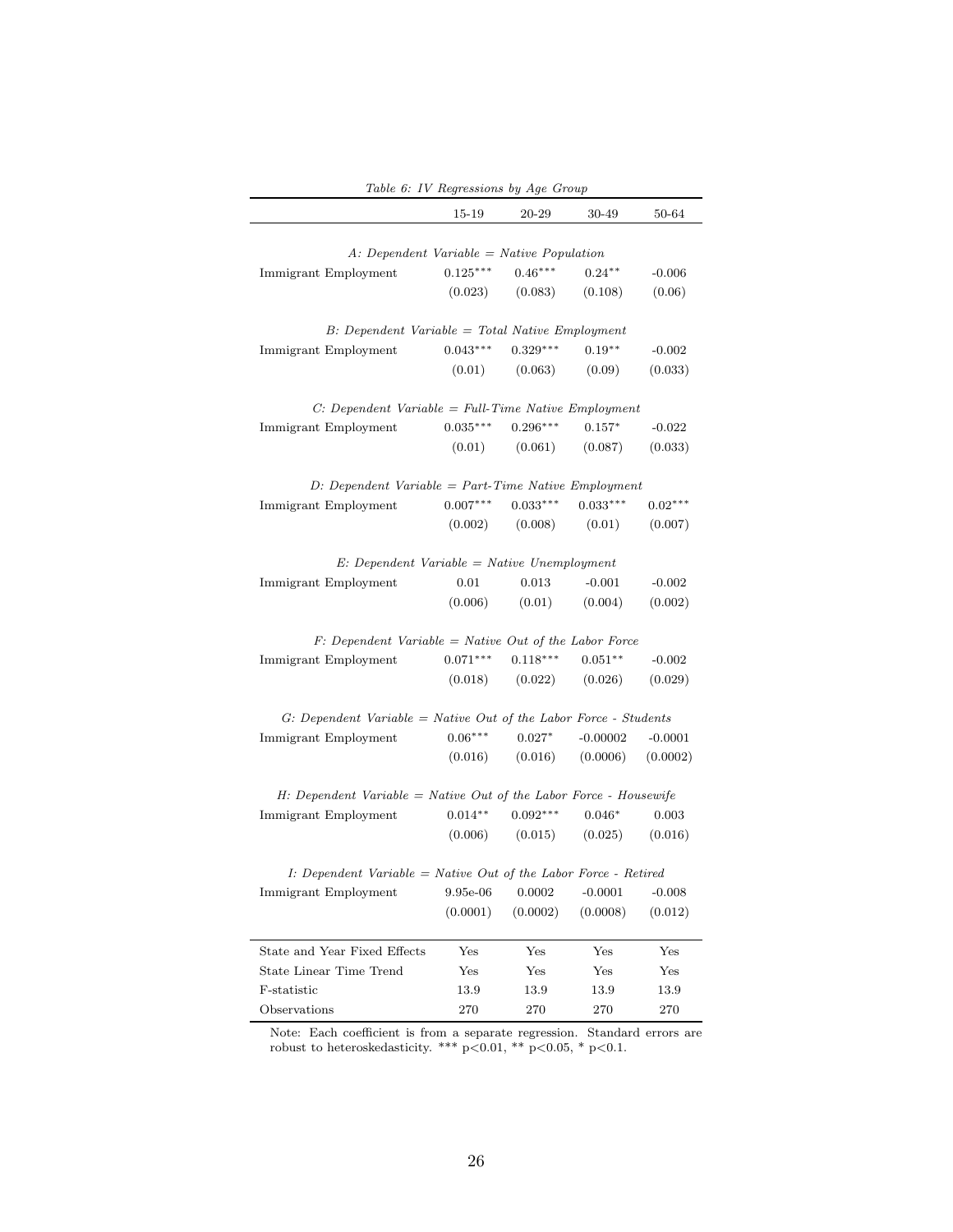|                                | No formal  | Primary    | Table 1. Iv Regressions by Education Category<br>Lower Secondary | Upper Secondary                                                      | Certificate/Diploma | Degree and above     |
|--------------------------------|------------|------------|------------------------------------------------------------------|----------------------------------------------------------------------|---------------------|----------------------|
|                                |            |            |                                                                  |                                                                      |                     |                      |
|                                |            |            |                                                                  | A: Dependent Variable = Native Population Ages 15-64                 |                     |                      |
| Immigrant Employment           | $0.087***$ | $0.463***$ | $0.262***$                                                       | 0.05                                                                 | $-0.008$            | $-0.034$             |
|                                | (0.029)    | (0.144)    | (0.048)                                                          | (0.052)                                                              | (0.015)             | (0.021)              |
|                                |            |            |                                                                  | $B$ : Dependent Variable = Total Native Employment                   |                     |                      |
| Immigrant Employment           | $0.054***$ | $0.309***$ | $0.172***$                                                       | $0.067*$                                                             | $-0.009$            | $-0.032*$            |
|                                | (0.021)    | (0.105)    | (0.034)                                                          | (0.038)                                                              | (0.013)             | (0.018)              |
|                                |            |            |                                                                  | $C: Dependent\ Variable = Full-Time\ Native\ Employment$             |                     |                      |
| Immigrant Employment           | $0.041**$  | $0.27***$  | $0.164***$                                                       | 0.048                                                                | $-0.022*$           | $-0.034*$            |
|                                | (0.02)     | (0.1)      | (0.032)                                                          | (0.036)                                                              | (0.012)             | (0.018)              |
|                                |            |            |                                                                  | $D: Dependent\ Variable = Part-Time\ Native\ Employment$             |                     |                      |
| Immigrant Employment           | $0.013***$ | $0.038***$ | $0.008*$                                                         | $0.019***$                                                           | $0.013***$          | 0.002                |
|                                | (0.005)    | (0.012)    | (0.004)                                                          | (0.007)                                                              | (0.003)             | (0.002)              |
|                                |            |            |                                                                  |                                                                      |                     |                      |
|                                |            |            | $E: Dependent Variable = Native Un employment$                   |                                                                      |                     |                      |
| Immigrant Employment           | $-0.0006$  | $0.01\,$   | $0.017***$                                                       | $-0.002$                                                             | $-0.001$            | $-0.002$             |
|                                | (0.001)    | (0.007)    | (0.005)                                                          | (0.01)                                                               | (0.002)             | (0.001)              |
|                                |            |            |                                                                  | $F: Dependent\ Variable = Native\ Out\ of\ the\ Labor\ Force$        |                     |                      |
| Immigrant Employment           | $0.033**$  | $0.145***$ | $0.073***$                                                       | $-0.014$                                                             | 0.001               | $-0.0002$            |
|                                | (0.013)    | (0.041)    | (0.024)                                                          | (0.018)                                                              | (0.004)             | (0.004)              |
|                                |            |            |                                                                  | $G: Dependent Variable = Native Out of the Labor Force - Students$   |                     |                      |
| Immigrant Employment           | $-0.0003$  | $0.01\,$   | $0.032***$                                                       | $0.041**$                                                            | 0.005               | 0.0007               |
|                                | (0.0003)   | (0.007)    | (0.012)                                                          | (0.02)                                                               | (0.003)             | (0.002)              |
|                                |            |            |                                                                  |                                                                      |                     |                      |
|                                |            |            |                                                                  | $H: Dependent Variable = Native Out of the Labor Force - House wife$ |                     |                      |
| Immigrant Employment           | $0.029**$  | $0.121***$ | $0.045***$                                                       | $-0.035**$                                                           | $-0.002$            | $-0.001$             |
|                                | (0.012)    | (0.027)    | (0.014)                                                          | (0.014)                                                              | (0.002)             | (0.001)              |
|                                |            |            |                                                                  | I: Dependent Variable = Native Out of the Labor Force - Retired      |                     |                      |
| Immigrant Employment           | 0.001      | 0.003      | 0.0009                                                           | $-0.011**$                                                           | $-0.001$            | $-0.0006$            |
|                                | (0.002)    | (0.006)    | (0.001)                                                          | (0.005)                                                              | (0.001)             | (0.002)              |
| State and Year Fixed Effects   | Yes        | Yes        | Yes                                                              | Yes                                                                  | Yes                 | $\operatorname{Yes}$ |
| <b>State Linear Time Trend</b> | Yes        | Yes        | Yes                                                              | Yes                                                                  | Yes                 | Yes                  |
| F-statistic                    | 13.9       | 13.9       | 13.9                                                             | 13.9                                                                 | 13.9                | 13.9                 |
| Observations                   | 270        | 270        | 270                                                              | 270                                                                  | 269                 | 270                  |

Table 7: IV Regressions by Education Category

Note: Each coefficient is from a separate regression. Standard errors are robust to heteroskedasticity. \*\*\* p<0.01, \*\* p<0.05, \* p<0.1.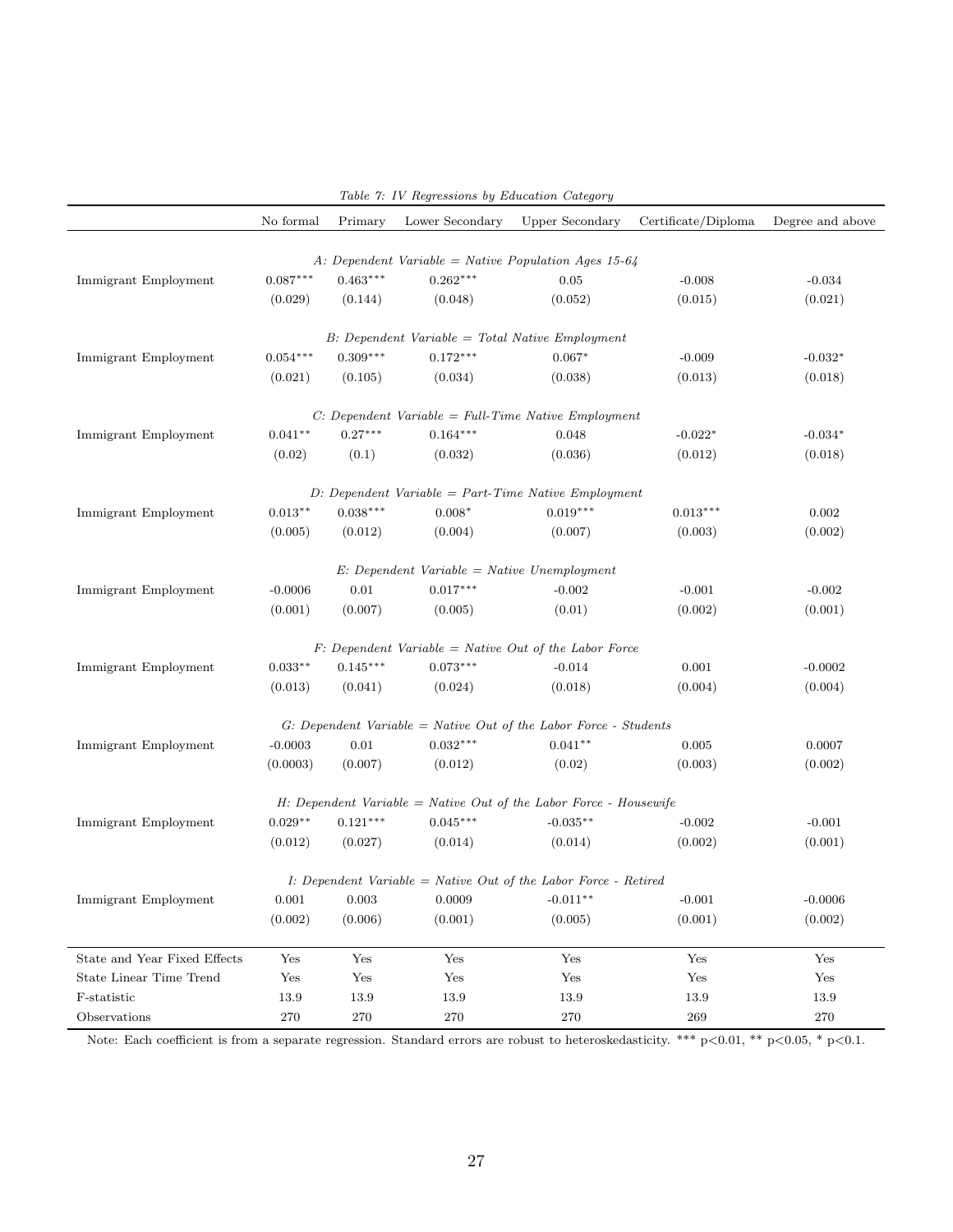|                              | (1)                      | (2)                          |
|------------------------------|--------------------------|------------------------------|
| IV - Indonesia 15-19         | $-1560.468$              | 1509.791***                  |
|                              | (1392.884)               | (539.065)                    |
| IV - Indonesia 20-24         | $-1748.764$              | $-3243.658***$               |
|                              | (1241.865)               | (810.630)                    |
| IV - Indonesia 25-29         | 2757.388*                | 3463.707***                  |
|                              | (1512.468)               | (962.999)                    |
| IV - Indonesia 30-34         | $-969.176$               | $-1964.528*$                 |
|                              | (3136.581)               | (1193.549)                   |
| IV - Indonesia 35-39         | 444.170                  | $-1140.637$                  |
|                              | (3313.685)               | (1734.345)                   |
| IV - Indonesia 40-44         | 1786.904                 | 3075.940**                   |
|                              | (2498.966)               | (1363.695)                   |
| IV - Indonesia $45+$         | $-1048.818**$            | $-825.544***$                |
|                              | (441.782)                | (296.465)                    |
| IV - Philippines 15-19       | $-45948.520$             | $-31574.170$                 |
|                              | (64534.200)              | (29689.760)                  |
| IV - Philippines 20-24       | 51657.800                | 41772.480                    |
|                              | (58399.460)              | (40147.450)                  |
| IV - Philippines 25-29       | $-297385.200***$         | $-157707.900***$             |
|                              | (68859.130)              | (33368.320)                  |
| IV - Philippines 30-34       | 99271.200                | 56509.600                    |
|                              | (67076.540)              | (42245.570)                  |
| IV - Philippines 35-39       | 462784.400*              | 113312.900                   |
|                              | (256024.400)             | (86535.410)                  |
| IV - Philippines 40-44       | $-11171.870$             | 63817.720                    |
|                              | (118155.300)             | (39173.320)                  |
| IV - Philippines $45+$       | $-32112.790$             | $-1292.845$                  |
|                              | (31814.900)              | (7153.489)                   |
| IV - Other $15-19$           | 316.624                  | 274.251*                     |
|                              | (479.319)                | (161.872)                    |
| IV - Other $20-24$           | $-829.531$               | $-1162.925*$                 |
|                              | (2344.008)               | (634.140)                    |
| IV - Other $25-29$           | 1975.367                 | $-203.220$                   |
|                              | (2982.469)               | (769.786)                    |
| IV - Other $30-34$           | $-1362.002$              | 797.093                      |
|                              | (4828.835)<br>6716.705   | (1990.051)                   |
| IV - Other $35-39$           |                          | 6462.048*                    |
| IV - Other $40-44$           | (5756.680)               | (3307.344)                   |
|                              | $-4401.589**$            | $-2243.116$                  |
| IV - Other $45+$             | (2173.572)<br>$-374.214$ | (1777.355)<br>$-1087.085***$ |
|                              | (552.162)                | (366.662)                    |
| State and Year Fixed Effects | $_{\rm Yes}$             | Yes                          |
| State Linear Time Trend      | No                       | Yes                          |
| F-statistic                  |                          |                              |
|                              | 104.6                    | 13.9                         |
| Observations                 | 270                      | 270                          |

Table A1: First Stage Estimates for Baseline Specification

Note: Standard errors are robust to heteroskedasticity. \*\*\* p<0.01, \*\* p<0.05, \* p<0.1.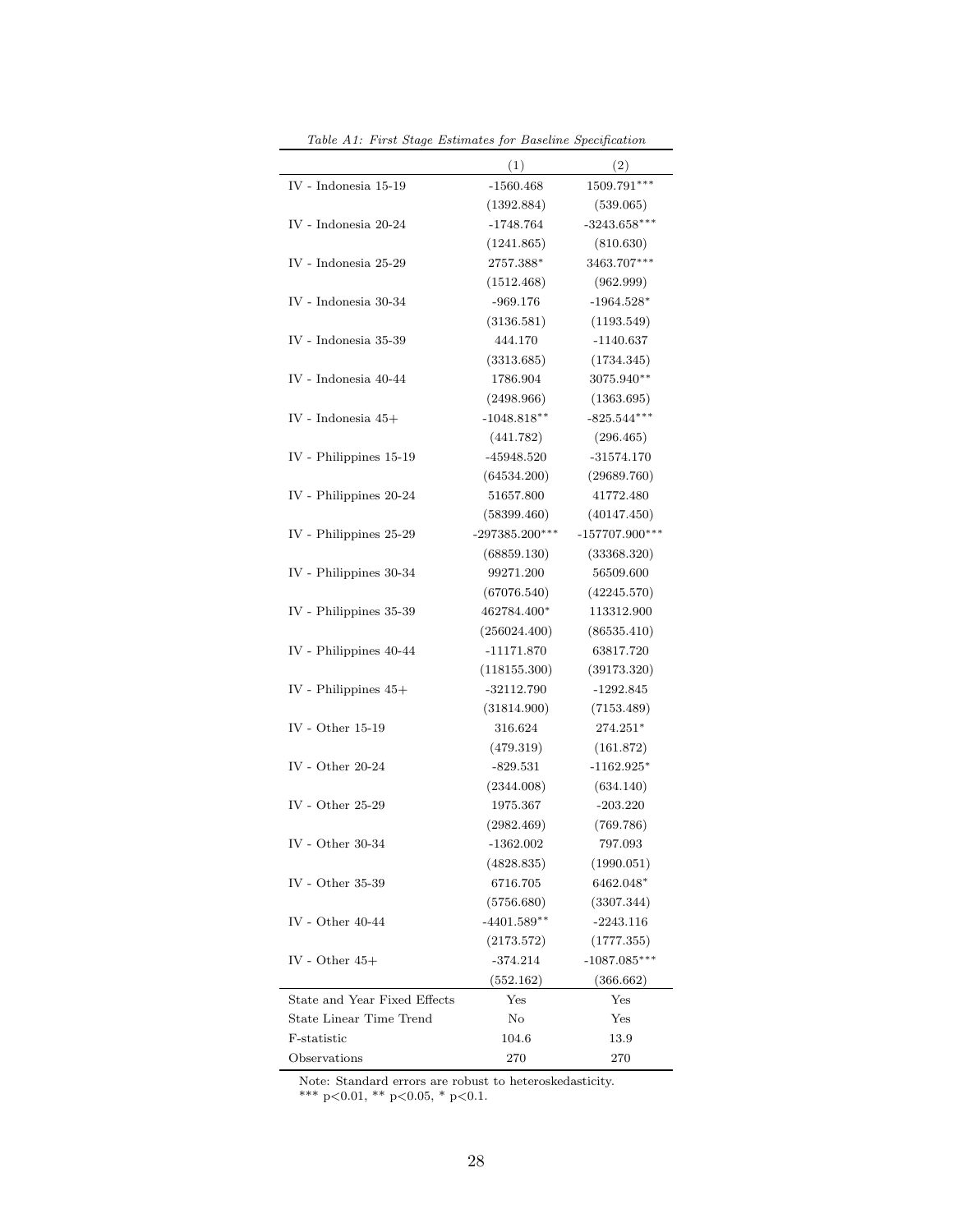|                                                                      | Male       | Female     |
|----------------------------------------------------------------------|------------|------------|
| A: Dependent Variable = Native Population Ages 15-64                 |            |            |
| Immigrant Employment                                                 | $0.402***$ | $0.345***$ |
|                                                                      | (0.108)    | (0.082)    |
| B: Dependent Variable = Total Native Employment                      |            |            |
| Immigrant Employment                                                 | $0.352***$ | $0.147***$ |
|                                                                      | (0.085)    | (0.051)    |
| $C: Dependent Variable = Full-Time Native Emplogment$                |            |            |
| Immigrant Employment                                                 | $0.311***$ | $0.114**$  |
|                                                                      | (0.084)    | (0.048)    |
| $D: Dependent\ Variable = Part-Time\ Native\ Employment$             |            |            |
| Immigrant Employment                                                 | $0.041***$ | $0.033***$ |
|                                                                      | (0.013)    | (0.01)     |
| $E: Dependent Variable = Native Unemployment$                        |            |            |
| Immigrant Employment                                                 | 0.009      | 0.002      |
|                                                                      | (0.01)     | (0.007)    |
| $F: Dependent Variable = Native Out of the Labor Force$              |            |            |
| Immigrant Employment                                                 | $0.041**$  | $0.195***$ |
|                                                                      | (0.02)     | (0.056)    |
| $G: Dependent Variable = Native Out of the Labor Force - Students$   |            |            |
| Immigrant Employment                                                 | $0.038***$ | $0.042***$ |
|                                                                      | (0.014)    | (0.012)    |
| $H: Dependent Variable = Native Out of the Labor Force - House wife$ |            |            |
| Immigrant Employment                                                 | $-0.003$   | $0.153***$ |
|                                                                      | (0.003)    | (0.051)    |
| $I: Dependent Variable = Native Out of the Labor Force - Retrieved$  |            |            |
| Immigrant Employment                                                 | $-0.0003$  | $-0.002$   |
|                                                                      | (0.007)    | (0.002)    |
| State and Year Fixed Effects                                         | Yes        | Yes        |
| State Linear Time Trend                                              | Yes        | Yes        |
| Observations                                                         | 270        | 270        |

Table A2: OLS Regressions by Gender

Note: Each coefficient is from a separate regression. Standard errors are robust to heteroskedasticity. \*\*\* p<0.01, \*\* p<0.05, \* p<0.1.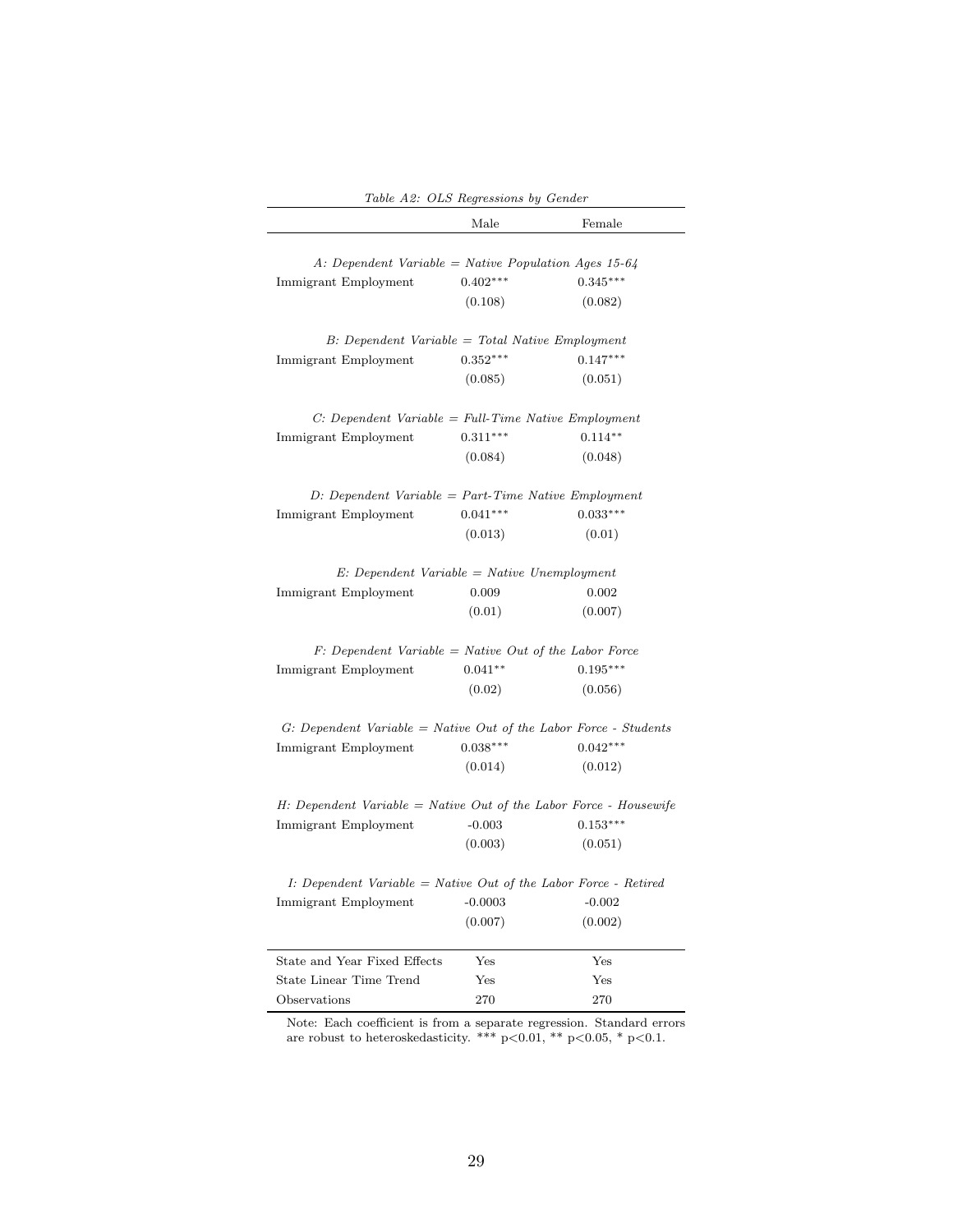|                                                                      | 15-19        | 20-29      | 30-49      | 50-64        |
|----------------------------------------------------------------------|--------------|------------|------------|--------------|
| $A: Dependent Variable = Native Population$                          |              |            |            |              |
| Immigrant Employment                                                 | $0.122***$   | $0.388***$ | $0.224***$ | 0.013        |
|                                                                      | (0.026)      | (0.082)    | (0.086)    | (0.042)      |
| $B$ : Dependent Variable = Total Native Employment                   |              |            |            |              |
| Immigrant Employment                                                 | $0.041***$   | $0.279***$ | $0.171**$  | 0.008        |
|                                                                      | (0.011)      | (0.06)     | (0.068)    | (0.024)      |
| $C: Dependent\ Variable = Full-Time\ Native\ Emplogment$             |              |            |            |              |
| Immigrant Employment                                                 | $0.035***$   | $0.254***$ | $0.142**$  | $-0.006$     |
|                                                                      | (0.011)      | (0.06)     | (0.066)    | (0.023)      |
| $D: Dependent\ Variable = Part-Time\ Native\ Employment$             |              |            |            |              |
| Immigrant Employment                                                 | $0.006***$   | $0.025***$ | $0.028***$ | $0.014**$    |
|                                                                      | (0.002)      | (0.007)    | (0.01)     | (0.006)      |
| $E: Dependent Variable = Native Unemployment$                        |              |            |            |              |
| Immigrant Employment                                                 | 0.002        | 0.013      | $-0.001$   | $-0.002$     |
|                                                                      | (0.006)      | (0.009)    | (0.003)    | (0.002)      |
| $F: Dependent Variable = Native Out of the Labor Force$              |              |            |            |              |
| Immigrant Employment                                                 | $0.079***$   | $0.095***$ | $0.055***$ | 0.007        |
|                                                                      | (0.02)       | (0.023)    | (0.028)    | (0.02)       |
| $G: Dependent Variable = Native Out of the Labor Force - Students$   |              |            |            |              |
| Immigrant Employment                                                 | $0.062***$   | 0.018      | $-0.00006$ | $-0.00008$   |
|                                                                      | (0.018)      | (0.014)    | (0.0006)   | (0.0002)     |
| $H: Dependent Variable = Native Out of the Labor Force - House wife$ |              |            |            |              |
| Immigrant Employment                                                 | $0.014**$    | $0.076***$ | $0.051*$   | 0.01         |
|                                                                      | (0.007)      | (0.018)    | (0.027)    | (0.012)      |
| I: Dependent Variable = Native Out of the Labor Force - Retired      |              |            |            |              |
| Immigrant Employment                                                 | $-0.0001$    | 0.0003     | $-0.0002$  | $-0.002$     |
|                                                                      | (0.0001)     | (0.0002)   | (0.0007)   | (0.008)      |
| State and Year Fixed Effects                                         | $_{\rm Yes}$ | Yes        | Yes        | Yes          |
| State Linear Time Trend                                              | Yes          | Yes        | Yes        | $_{\rm Yes}$ |
| Observations                                                         | 270          | 270        | 270        | 270          |

Table A3: OLS Regressions by Age Group

Note: Each coefficient is from a separate regression. Standard errors are robust to heteroskedasticity. \*\*\*  $p<0.01$ , \*\*  $p<0.05$ , \*  $p<0.1$ .